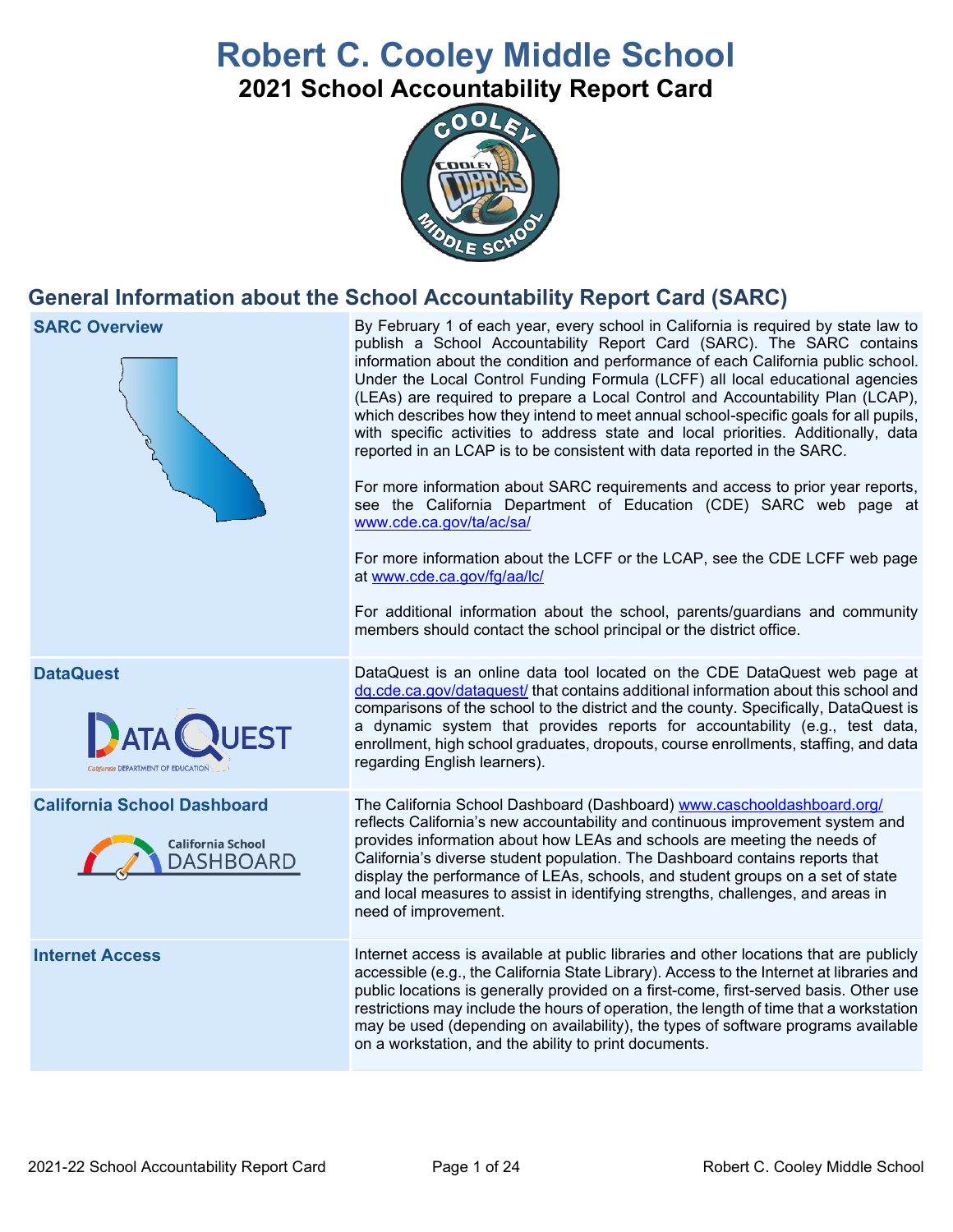# **2021-22 School Contact Information**

| <b>School Name</b>                                 | Robert C. Cooley Middle School |  |  |  |
|----------------------------------------------------|--------------------------------|--|--|--|
| <b>Street</b>                                      | 9300 Prairie Woods Way         |  |  |  |
| City, State, Zip                                   | Roseville, CA 95747            |  |  |  |
| <b>Phone Number</b>                                | 916.771.1740                   |  |  |  |
| <b>Principal</b>                                   | <b>Karen Calkins</b>           |  |  |  |
| <b>Email Address</b>                               | kcalkins@rcsdk8.org            |  |  |  |
| <b>School Website</b>                              | www.rcsdk8.org                 |  |  |  |
| County-District-School (CDS) Code 31-66910-6117790 |                                |  |  |  |

| <b>2021-22 District Contact Information</b> |                                       |  |  |  |
|---------------------------------------------|---------------------------------------|--|--|--|
| <b>District Name</b>                        | <b>Roseville City School District</b> |  |  |  |
| <b>Phone Number</b>                         | $(916)$ 771-1600                      |  |  |  |
| Superintendent                              | Derk Garcia                           |  |  |  |
| <b>Email Address</b>                        |                                       |  |  |  |
| <b>District Website Address</b>             | www.rcsdk8.org                        |  |  |  |

### **2021-22 School Overview**

Robert C. Cooley Middle School opened its doors in the 2000- 2001 school year with 300 students and now houses 732 students in grades six, seven, and eight! Our school was named for Bob Cooley, a long time educator in the Roseville City School District. In 2012 - 2013, Cooley Middle School was named a California Distinguished School. In 2019 - 2020, our school was named a Platinum PBIS School (Positive Behavior Interventions and Supports). Cooley Middle School was again named a California Distinguished School in 2019. Our students are the Cooley Cobras, and our colors are green and gold! Robert C. Cooley Middle School offers a comprehensive middle school curriculum that includes advanced courses, Pre AP courses, programs to support English Language Learners, and support for students in special education. In addition to the academic classes of English-Language Arts, Mathematics, History/Social Studies, and Science, our students choose from a variety of elective courses including our STEAM engineering program, Project Lead the Way. Students can also choose to take Band, Art, Spanish, Newspaper, and Yearbook. All students take physical education class each day. Cooley Middle School is a member of the Foothills Interscholastic Athletic League, and offers competitive and no cut sports throughout the school year. Our students enjoy an array of school clubs that engage our students outside of the classroom. Students are supported in making positive choices each day at school through their close work with our teachers and staff who employ Positive Behavioral Interventions and Supports (PBIS), a nationwide program that emphasizes positive adult-student relationships and intentionally taught lesson plans that help students learn school expectations which are built around students learning behaviors and supports for being safe, responsible, respectful, and kind. We also teach Second Step, a nationally recognized program and district adopted curriculum that supports the social emotional learning of students. In 2019-2020, Cooley established on our campus WEB ("Where Everybody Belongs"), a nationally recognized orientation and transition program that welcomes sixth graders and supports them through the first year of middle school supported by mentors and assistant mentors in seventh and eighth grade.

Our staff is comprised of dedicated teachers and staff members who believe in middle school students and love sharing knowledge with them in order to prepare students for high school and for career and college readiness. Cooley Pride around our student motto "Our Nest is the Best" can be seen in every aspect of our classrooms and campus and is a cornerstone of our students' success. Cooley Middle School enjoys a strong partnership with the city and with the business community, and we are grateful for this support and the support of our district office and school board. We welcome parent, grandparent, and guardian involvement at our school, and encourage you to become a part of our incredible Parent Teacher Club! (See CooleyPTC.com)! We invite you to like us on Facebook (RCSD Cooley) and to follow us on Twitter (@RCSDCooley) where our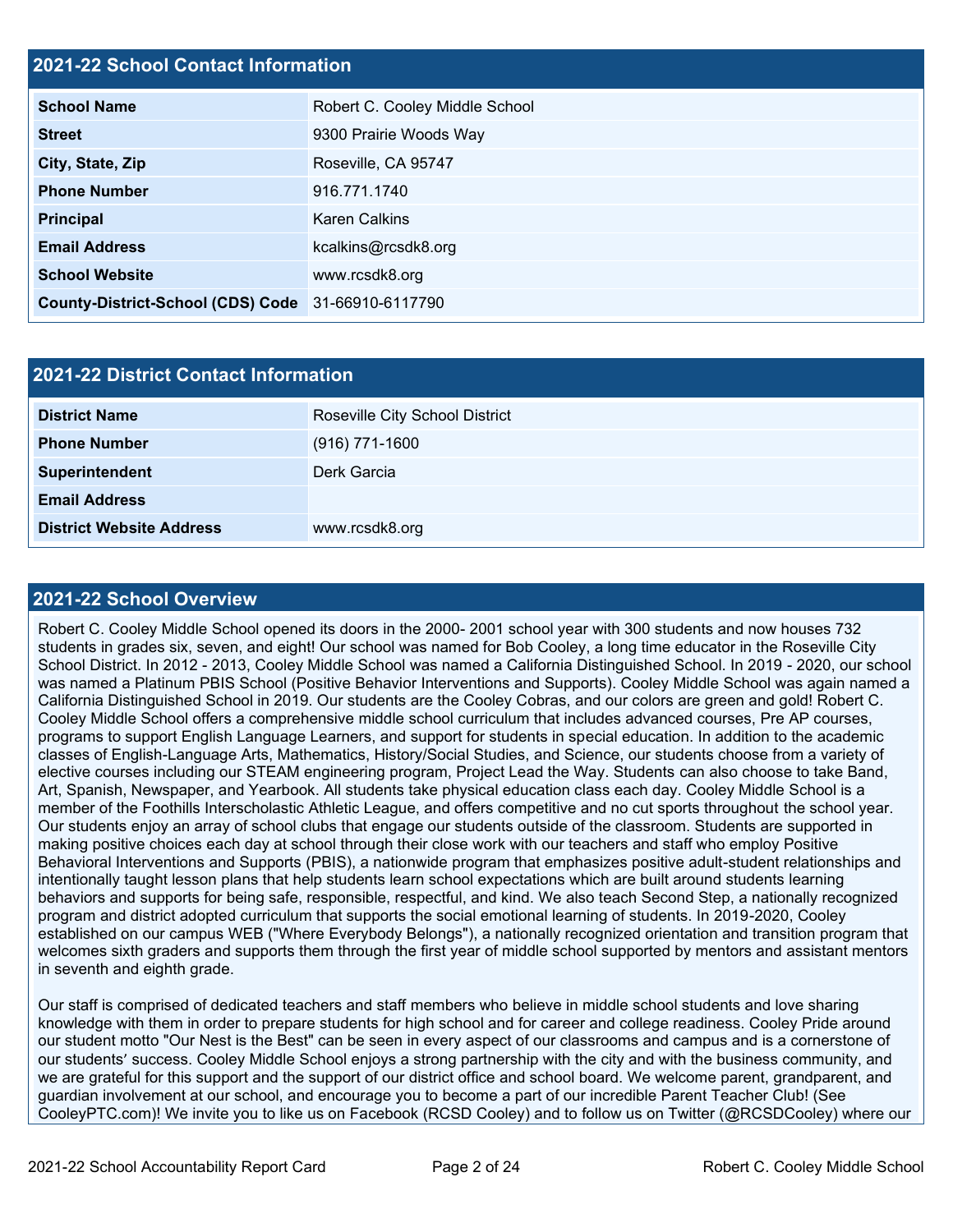### **2021-22 School Overview**

hashtag is #CooleyRocks. Our student leadership Instagram account provides important information for student activities and other news (cooley leadership) Following is the Mission, Vision, and Collective Commitments for Cooley Middle School:

### **MISSION**

The mission of Cooley Middle School is to maximize learning for all students.

### **VISION**

Cooley Middle School will become a collaborative community of professional learners that:

• Focuses on learning.

- Commits to continuous academic excellence and improvement for all students and staff members.
- Participates actively and engages in research, discussions, and training to increase our ability to meet the needs of all students.
- Utilizes and shares data to inform our decisions to maximize student achievement.

### **COLLECTIVE COMMITMENTS**

- We will always focus on students first and do whatever necessary to ensure learning for ALL.
- We will operate as a professional learning community. We will be results oriented and data driven in our development of meaningful curriculum.
- We will be supportive, trusting, positive, and collaborative in our interactions.
- We will evaluate all initiatives for alignment with our current mission, vision, collective commitments, and goals.
- We will share accountability for communicating and fulfilling our mission and vision.
- We will celebrate successes.

We are honored to be a part of our students' lives during these important middle school years, and we thank our parents for the gift of their children.

# **About this School**

| 2020-21 Student Enrollment by Grade Level |                           |  |  |  |  |  |
|-------------------------------------------|---------------------------|--|--|--|--|--|
| <b>Grade Level</b>                        | <b>Number of Students</b> |  |  |  |  |  |
| Grade 6                                   | 231                       |  |  |  |  |  |
| Grade 7                                   | 280                       |  |  |  |  |  |
| Grade 8                                   | 271                       |  |  |  |  |  |
| <b>Total Enrollment</b>                   | 782                       |  |  |  |  |  |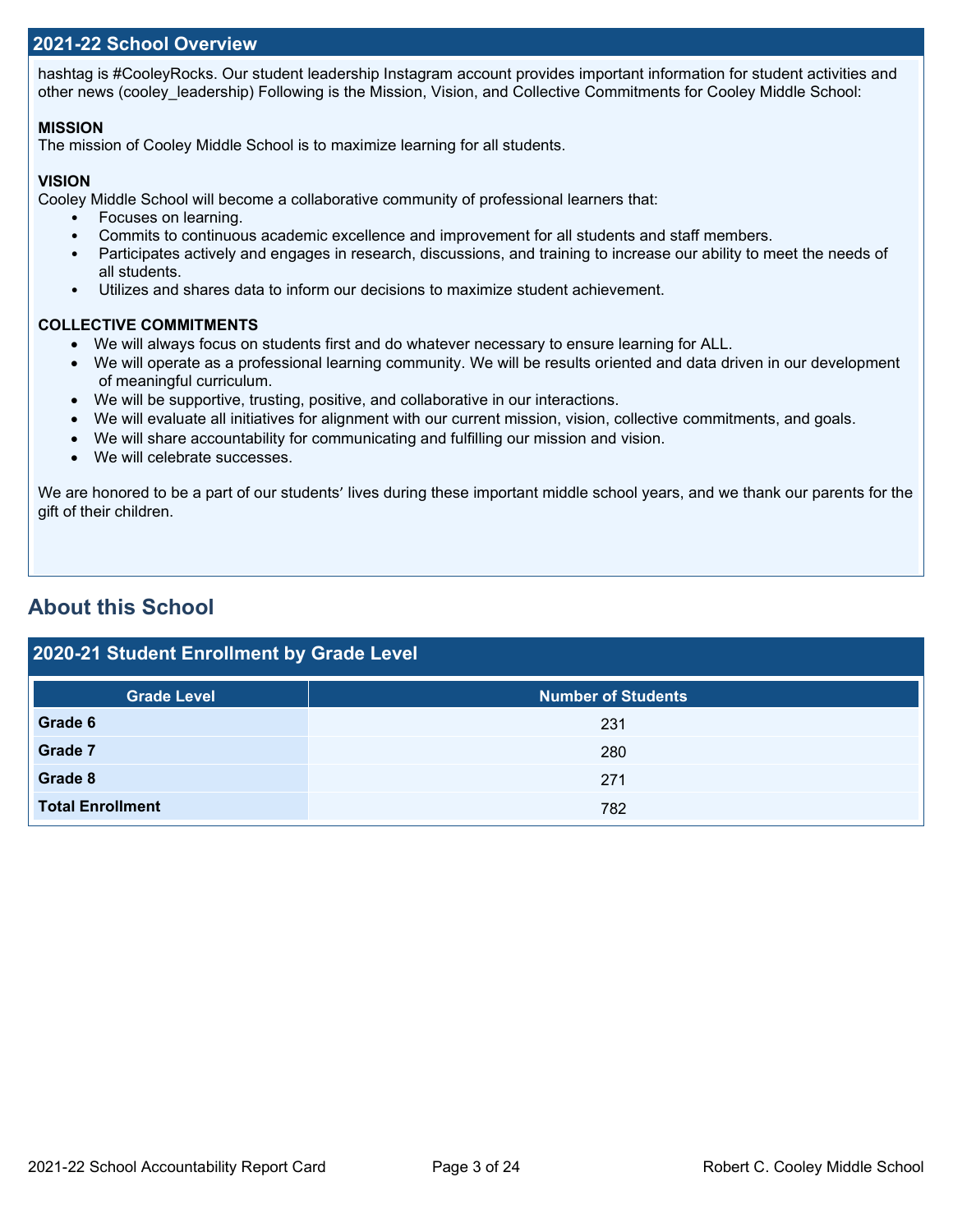# **2020-21 Student Enrollment by Student Group**

| <b>Student Group</b>                   | <b>Percent of Total Enrollment</b> |
|----------------------------------------|------------------------------------|
| Female                                 | 45.1                               |
| <b>Male</b>                            | 54.9                               |
| American Indian or Alaska Native       | 0.8                                |
| Asian                                  | 7.5                                |
| <b>Black or African American</b>       | 2.8                                |
| <b>Filipino</b>                        | 3.8                                |
| <b>Hispanic or Latino</b>              | 24.9                               |
| Native Hawaiian or Pacific Islander    | 0.3                                |
| <b>Two or More Races</b>               | 7.7                                |
| <b>White</b>                           | 51.8                               |
| <b>English Learners</b>                | 7.4                                |
| <b>Foster Youth</b>                    | 0.8                                |
| <b>Homeless</b>                        | 3.1                                |
| <b>Socioeconomically Disadvantaged</b> | 33                                 |
| <b>Students with Disabilities</b>      | 12.9                               |

# **A. Conditions of Learning State Priority: Basic**

The SARC provides the following information relevant to the State priority: Basic (Priority 1):

- Degree to which teachers are appropriately assigned and fully credentialed in the subject area and for the pupils they are teaching;
- Pupils have access to standards-aligned instructional materials; and
- School facilities are maintained in good repair

Note: For more information refer to the Updated Teacher Equity Definitions web page at<https://www.cde.ca.gov/pd/ee/teacherequitydefinitions.asp>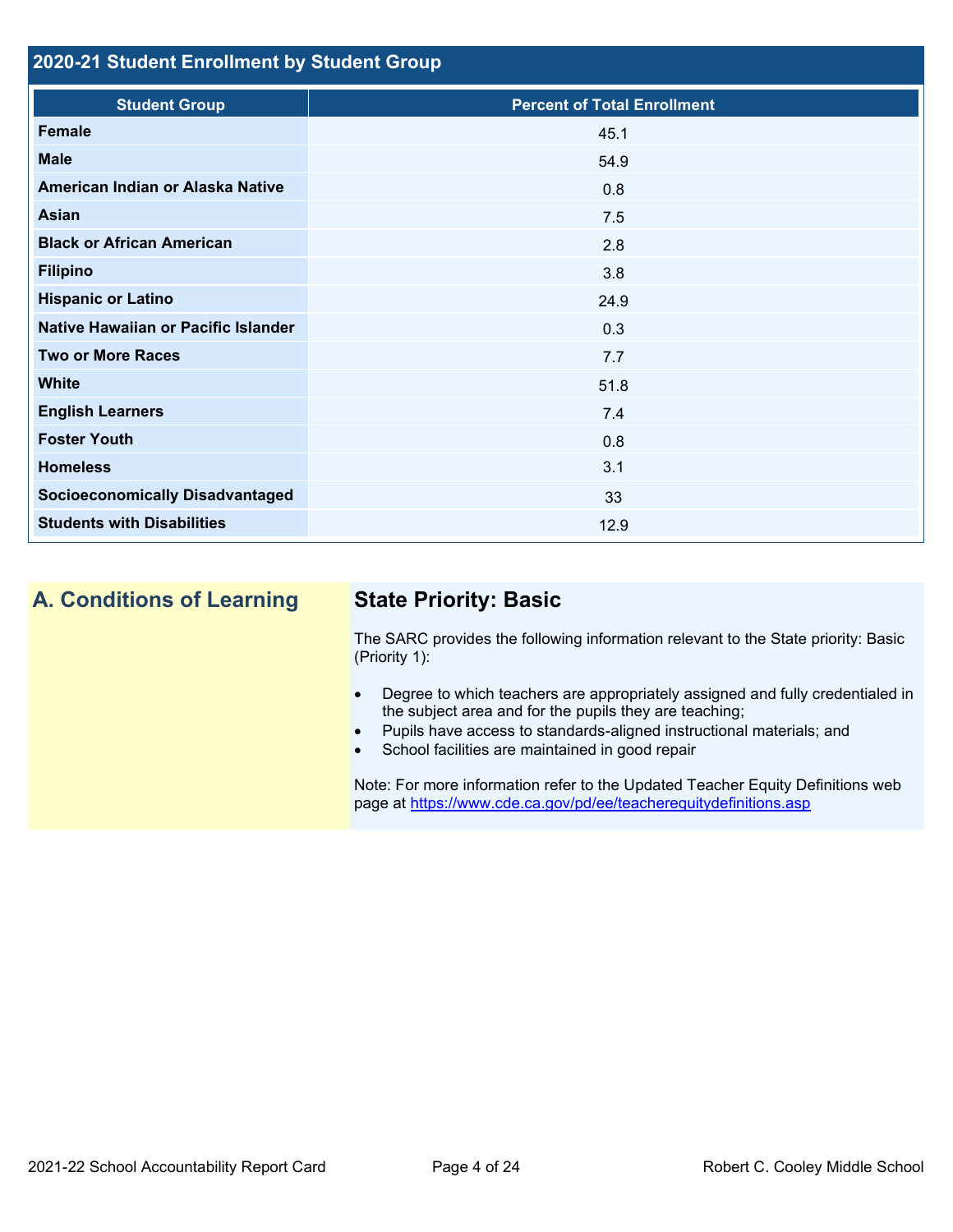| 2019-20 Teacher Preparation and Placement                                                       |         |  |  |  |
|-------------------------------------------------------------------------------------------------|---------|--|--|--|
| <b>Authorization/Assignment</b>                                                                 | 2019-20 |  |  |  |
| Fully (Preliminary or Clear) Credentialed for Subject and Student Placement (properly assigned) |         |  |  |  |
| <b>Intern Credential Holders Properly Assigned</b>                                              |         |  |  |  |
| Teachers Without Credentials and Misassignments ("ineffective" under ESSA)                      |         |  |  |  |
| Credentialed Teachers Assigned Out-of-Field ("out-of-field" under ESSA)                         |         |  |  |  |
| <b>Unknown</b>                                                                                  |         |  |  |  |
| <b>Total Teaching Positions</b>                                                                 |         |  |  |  |

Note: The data in this table is based on Full Time Equivalent (FTE) status. One FTE equals one staff member working full time; one FTE could also represent two staff members who each work 50 percent of full time. Additionally, an assignment is defined as a position that an educator is assigned to based on setting, subject, and grade level. An authorization is defined as the services that an educator is authorized to provide to students.

# **2019-20 Teachers Without Credentials and Misassignments (considered "ineffective" under ESSA) Authorization/Assignment 2019-20 Permits and Waivers Misassignments Vacant Positions Total Teachers Without Credentials and Misassignments**

| 2019-20 Credentialed Teachers Assigned Out-of-Field (considered "out-of-field" under ESSA) |         |  |  |  |
|--------------------------------------------------------------------------------------------|---------|--|--|--|
| Indicator                                                                                  | 2019-20 |  |  |  |
| <b>Credentialed Teachers Authorized on a Permit or Waiver</b>                              |         |  |  |  |
| <b>Local Assignment Options</b>                                                            |         |  |  |  |

**Total Out-of-Field Teachers**

| 2019-20 Class Assignments                                                                                                                           |         |  |  |  |
|-----------------------------------------------------------------------------------------------------------------------------------------------------|---------|--|--|--|
| Indicator                                                                                                                                           | 2019-20 |  |  |  |
| <b>Misassignments for English Learners</b><br>(a percentage of all the classes with English learners taught by teachers that are misassigned)       |         |  |  |  |
| No credential, permit or authorization to teach<br>(a percentage of all the classes taught by teachers with no record of an authorization to teach) |         |  |  |  |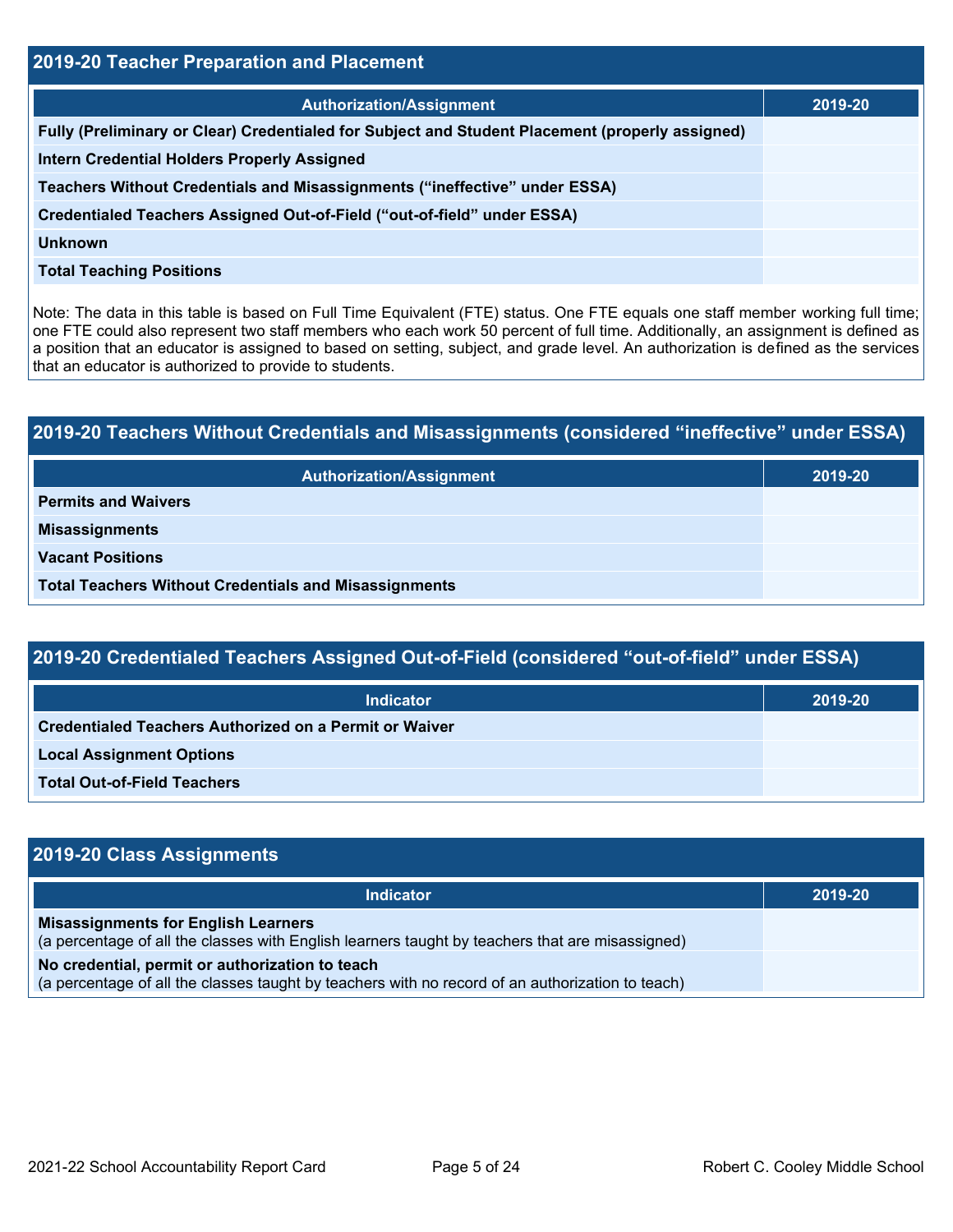### **2021-22 Quality, Currency, Availability of Textbooks and Other Instructional Materials**

Roseville City Elementary held a public hearing on September 9, 2021 and determined that each school within the district had sufficient and good quality textbooks, instructional materials, or science lab equipment pursuant to the settlement of Williams vs. the State of California. All students, including English learners, are given their own individual standards- aligned textbooks or instructional materials, or both, in core subjects for use in the classroom and to take home. Textbooks and supplementary materials are adopted according to a cycle developed by the California Department of Education, making the textbooks used in the school the most current available. Materials approved for use by the State are reviewed by all teachers and a recommendation is made to the School Board by a selection committee composed of teachers and administrators. All recommended materials are available for parent examination at the district office prior to adoption.

### **Year and month in which the data were collected** August 2021

| <b>Subject</b>                                         | Textbooks and Other Instructional Materials/year of<br><b>Adoption</b> | <b>From</b><br><b>Most</b><br><b>Recent</b><br><b>Adoption</b><br>? | <b>Percent</b><br><b>Students</b><br><b>Lacking Own</b><br><b>Assigned</b><br><b>Copy</b> |
|--------------------------------------------------------|------------------------------------------------------------------------|---------------------------------------------------------------------|-------------------------------------------------------------------------------------------|
| <b>Reading/Language Arts</b>                           | SpringBoard ELA 2017                                                   | <b>Yes</b>                                                          | 0                                                                                         |
| <b>Mathematics</b>                                     | Math Links 2018                                                        | <b>Yes</b>                                                          | 0                                                                                         |
| <b>Science</b>                                         | Amplify Science 2020                                                   | <b>Yes</b>                                                          | 0                                                                                         |
| <b>History-Social Science</b>                          | McGraw Hill- Impact CA Social Studies                                  | <b>Yes</b>                                                          | $\mathbf{0}$                                                                              |
| <b>Foreign Language</b>                                |                                                                        |                                                                     |                                                                                           |
| <b>Health</b>                                          |                                                                        |                                                                     |                                                                                           |
| <b>Visual and Performing Arts</b>                      |                                                                        |                                                                     |                                                                                           |
| <b>Science Laboratory Equipment</b><br>$(grades 9-12)$ |                                                                        |                                                                     |                                                                                           |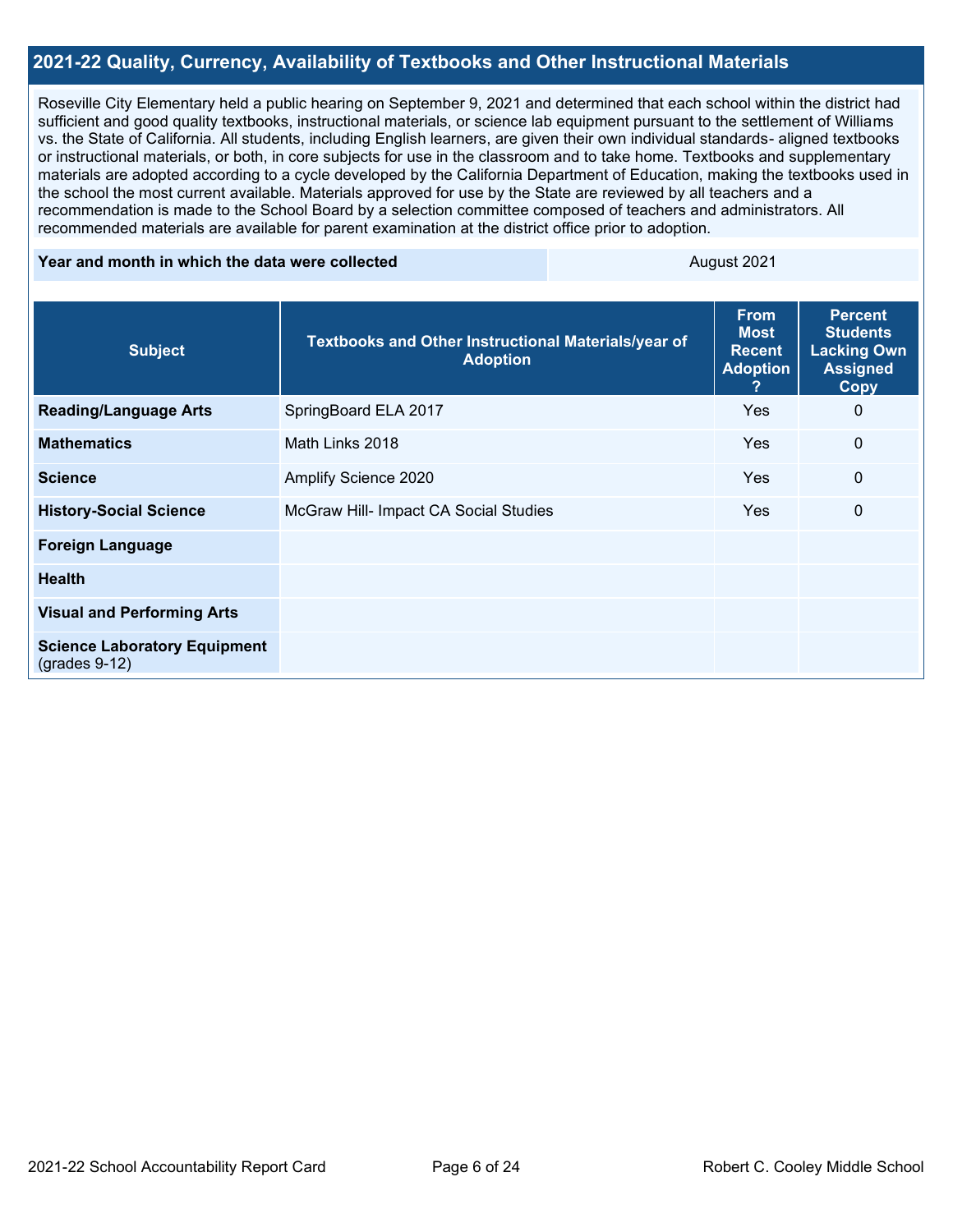### General

The District takes great efforts to ensure that all schools are clean, safe, and functional. To assist in this effort, the District uses a facility survey instrument developed by the State of California Office of Public School Construction. The results of this survey are available at the Maintenance Office.

### Maintenance and Repairs:

District maintenance staff ensures that the repairs necessary to keep the school in good repair and working order are completed in a timely manner. A work order process is used to ensure efficient service and that emergency repairs are given the highest priority. The District annually inspects wheelchair lifts, tests fire extinguishers, inspects and services all playground backboards, replaces bark on playgrounds and landscaping, and services HVAC units.

### School Facility Good Repair Status:

### Overall Summary of School Facilities Repair Status – Exemplary

The inspection included a check of possible gas leaks, mechanical systems, interior and exterior doors and windows, interior surface areas, structural damage, electrical, playground equipment, and hazardous materials. In all areas this school passed inspection.

### Cleaning Process and Schedule:

The District has adopted cleaning standards for all schools in the District. The principal works daily with the custodial staff to develop cleaning schedules to ensure a clean and safe school.

### Deferred Maintenance Budget:

The District participates in the State School Deferred Maintenance Program, which provides state matching funds on a dollarfor-dollar basis, to assist school districts with expenditures for major repairs or replacement of existing school building components. Typically, this includes roofing, plumbing, heating, air conditioning, electrical systems, interior or exterior painting, and floor systems. Since 2008-2009 the State has suspended the program due to State Budget Reductions. The District still maintains its own program.

| Year and month of the most recent FIT report                           |                     |              | 12/2021      |                                                  |
|------------------------------------------------------------------------|---------------------|--------------|--------------|--------------------------------------------------|
| <b>System Inspected</b>                                                | <b>Rate</b><br>Good | Rate<br>Fair | Rate<br>Poor | <b>Repair Needed and Action Taken or Planned</b> |
| <b>Systems:</b><br>Gas Leaks, Mechanical/HVAC, Sewer                   | X                   |              |              |                                                  |
| Interior:<br><b>Interior Surfaces</b>                                  | X                   |              |              | stage flooring starting to fail                  |
| <b>Cleanliness:</b><br>Overall Cleanliness, Pest/Vermin Infestation    | X                   |              |              |                                                  |
| <b>Electrical</b>                                                      | X                   |              |              |                                                  |
| <b>Restrooms/Fountains:</b><br>Restrooms, Sinks/ Fountains             | X                   |              |              |                                                  |
| Safety:<br>Fire Safety, Hazardous Materials                            | X                   |              |              |                                                  |
| <b>Structural:</b><br>Structural Damage, Roofs                         | X                   |              |              | minor dry rot room 69                            |
| External:<br>Playground/School Grounds, Windows/<br>Doors/Gates/Fences | X                   |              |              |                                                  |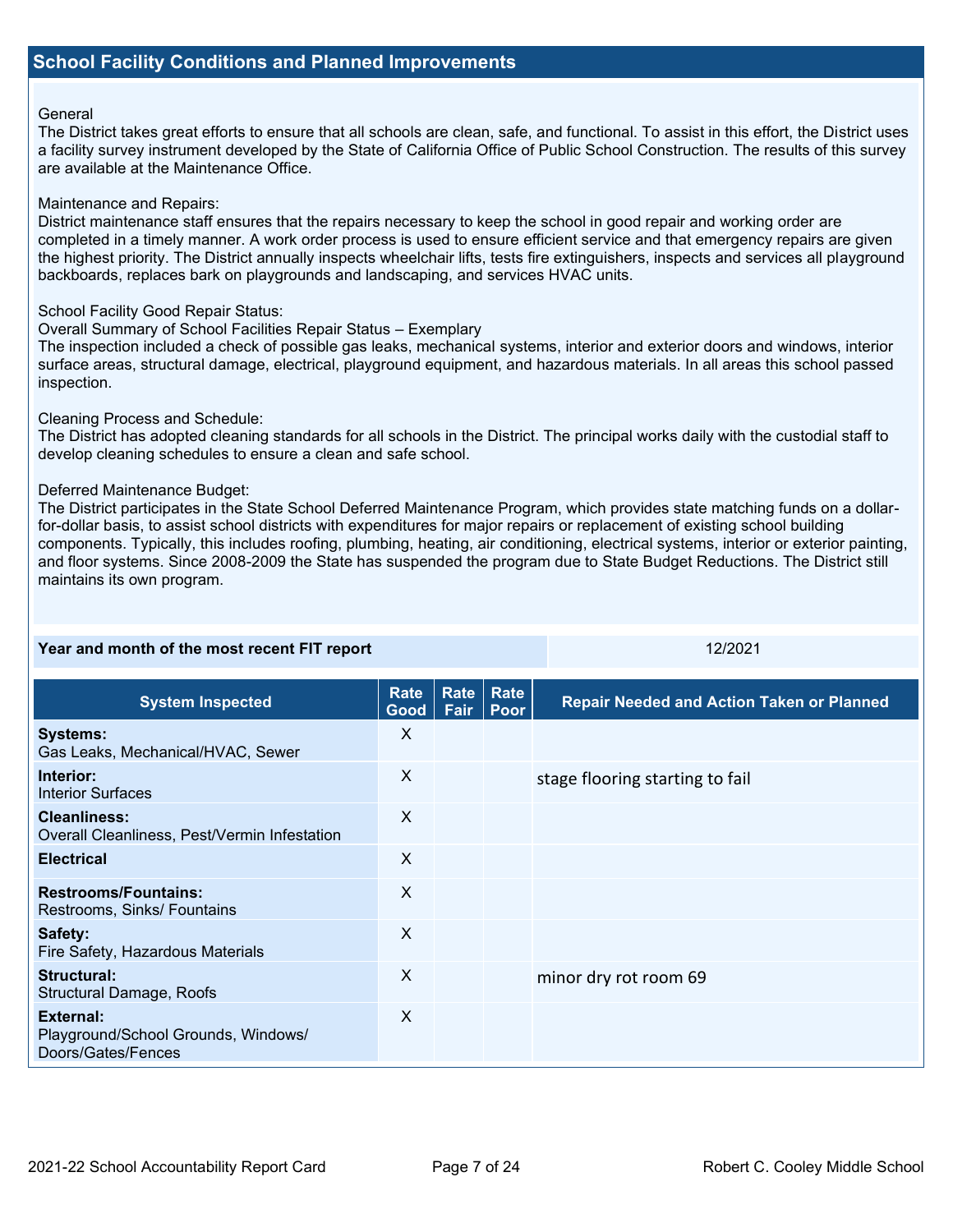| <b>Overall Facility Rate</b> |      |      |             |
|------------------------------|------|------|-------------|
| <b>Exemplary</b>             | Good | Fair | <b>Poor</b> |
|                              |      |      |             |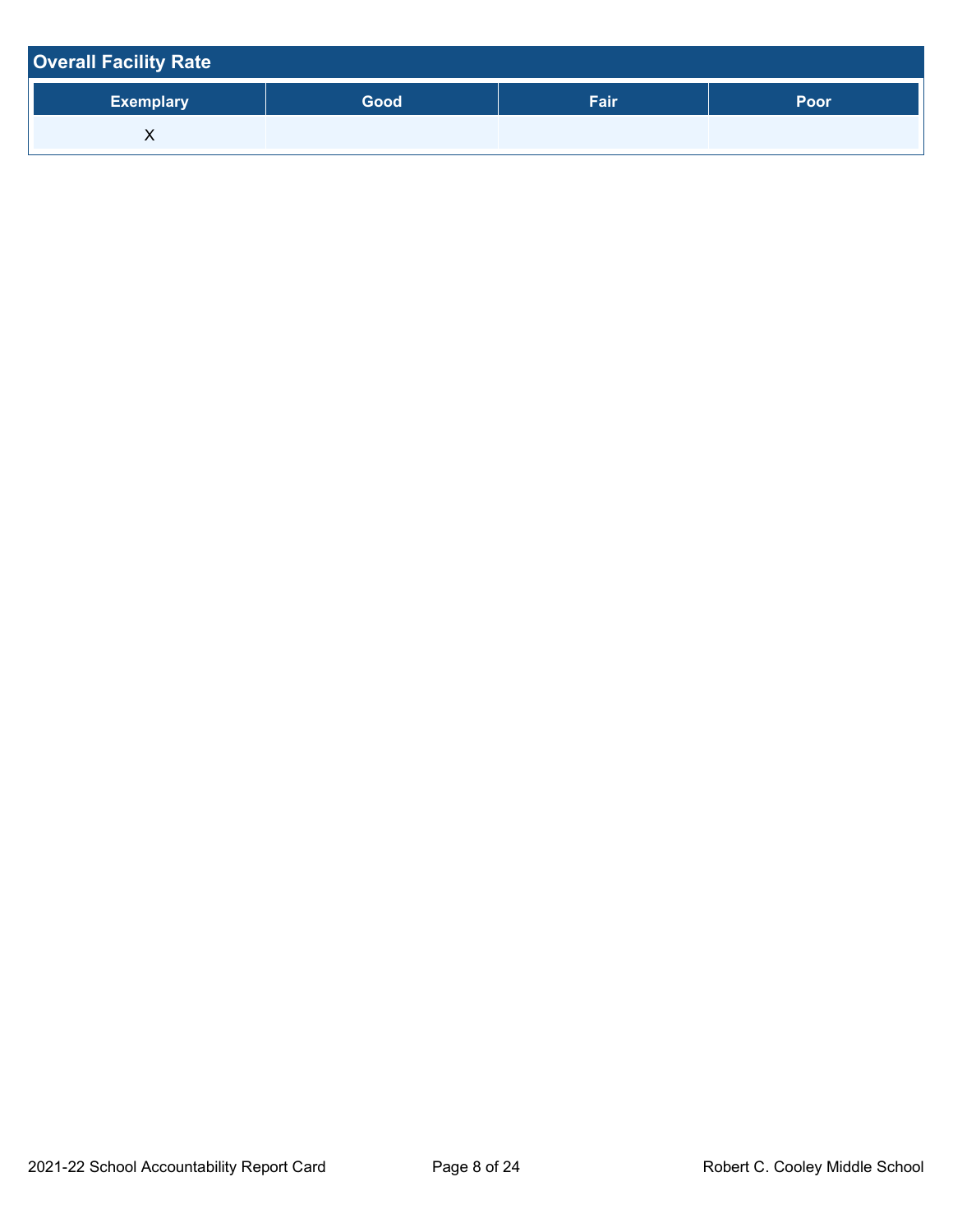# **B. Pupil Outcomes State Priority: Pupil Achievement**

The SARC provides the following information relevant to the State priority: Pupil Achievement (Priority 4):

### **Statewide Assessments**

(i.e., California Assessment of Student Performance and Progress [CAASPP] System includes the Smarter Balanced Summative Assessments for students in the general education population and the California Alternate Assessments [CAAs] for English language arts/literacy [ELA] and mathematics given in grades three through eight and grade eleven. Only eligible students may participate in the administration of the CAAs. CAAs items are aligned with alternate achievement standards, which are linked with the Common Core State Standards [CCSS] for students with the most significant cognitive disabilities).

The CAASPP System encompasses the following assessments and student participation requirements:

- 1. **Smarter Balanced Summative Assessments and CAAs for ELA** in grades three through eight and grade eleven.
- 2. **Smarter Balanced Summative Assessments and CAAs for mathematics** in grades three through eight and grade eleven.
- 3. **California Science Test (CAST) and CAAs for Science** in grades five, eight, and once in high school (i.e., grade ten, eleven, or twelve).

### **SARC Reporting in the 2020-2021 School Year Only**

Where the most viable option, LEAs were required to administer the statewide summative assessment in ELA and mathematics. Where a statewide summative assessment was not the most viable option for the LEA (or for one or more gradelevel[s] within the LEA) due to the pandemic, LEAs were allowed to report results from a different assessment that met the criteria established by the State Board of Education (SBE) on March 16, 2021. The assessments were required to be:

- Aligned with CA CCSS for ELA and mathematics;
- Available to students in grades 3 through 8, and grade 11; and
- Uniformly administered across a grade, grade span, school, or district to all eligible students.

### **Options**

Note that the CAAs could only be administered in-person following health and safety requirements. If it was not viable for the LEA to administer the CAAs in person with health and safety guidelines in place, the LEA was directed to not administer the tests. There were no other assessment options available for the CAAs. Schools administered the Smarter Balanced Summative Assessments for ELA and mathematics, other assessments that meet the SBE criteria, or a combination of both, and they could only choose one of the following:

- Smarter Balanced ELA and mathematics summative assessments;
- Other assessments meeting the SBE criteria; or
- Combination of Smarter Balanced ELA and mathematics summative assessments and other assessments.

The percentage of students who have successfully completed courses that satisfy the requirements for entrance to the University of California and the California State University, or career technical education sequences or programs of study.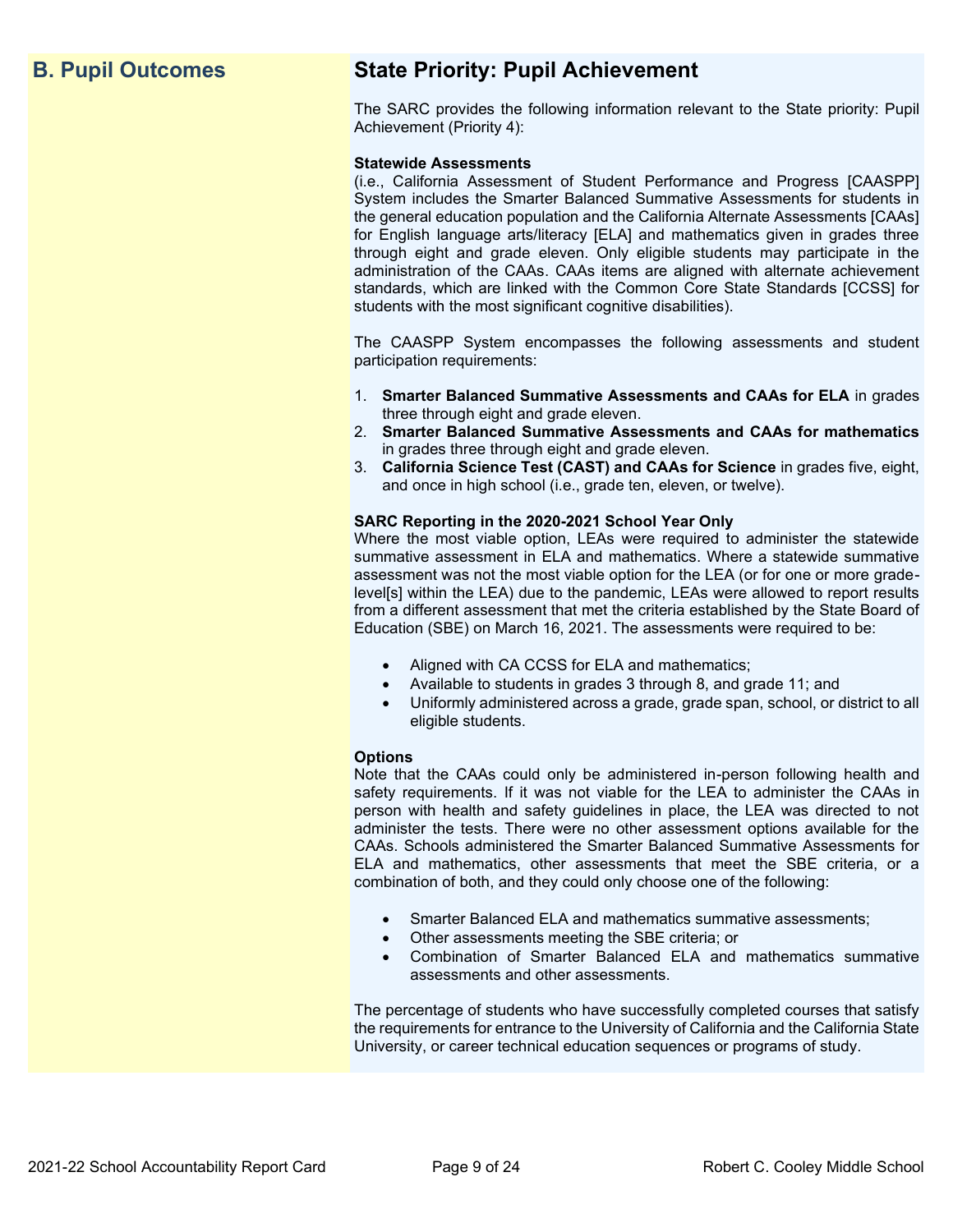### **Percentage of Students Meeting or Exceeding the State Standard on CAASPP**

This table displays CAASPP test results in ELA and mathematics for all students grades three through eight and grade eleven taking and completing a state-administered assessment.

The 2019-2020 data cells with N/A values indicate that the 2019-2020 data are not available due to the COVID-19 pandemic and resulting summative test suspension. The Executive Order N-30-20 was issued which waived the assessment, accountability, and reporting requirements for the 2019-2020 school year.

The 2020-2021 data cells have N/A values because these data are not comparable to other year data due to the COVID-19 pandemic during the 2020-2021 school year. Where the CAASPP assessments in ELA and/or mathematics is not the most viable option, the LEAs were allowed to administer local assessments. Therefore, the 2020-2021 data between school years for the school, district, state are not an accurate comparison. As such, it is inappropriate to compare results of the 2020-2021 school year to other school years.

| Subject                                                              | <b>School</b><br>2019-20 | <b>School</b><br>2020-21 | <b>District</b><br>2019-20 | <b>District</b><br>2020-21 | <b>State</b><br>2019-20 | <b>State</b><br>2020-21 |
|----------------------------------------------------------------------|--------------------------|--------------------------|----------------------------|----------------------------|-------------------------|-------------------------|
| <b>English Language Arts/Literacy</b><br>$\left($ grades 3-8 and 11) | N/A                      | N/A                      | N/A                        | N/A                        | N/A                     | N/A                     |
| <b>Mathematics</b><br>$(grades 3-8 and 11)$                          | N/A                      | N/A                      | N/A                        | N/A                        | N/A                     | N/A                     |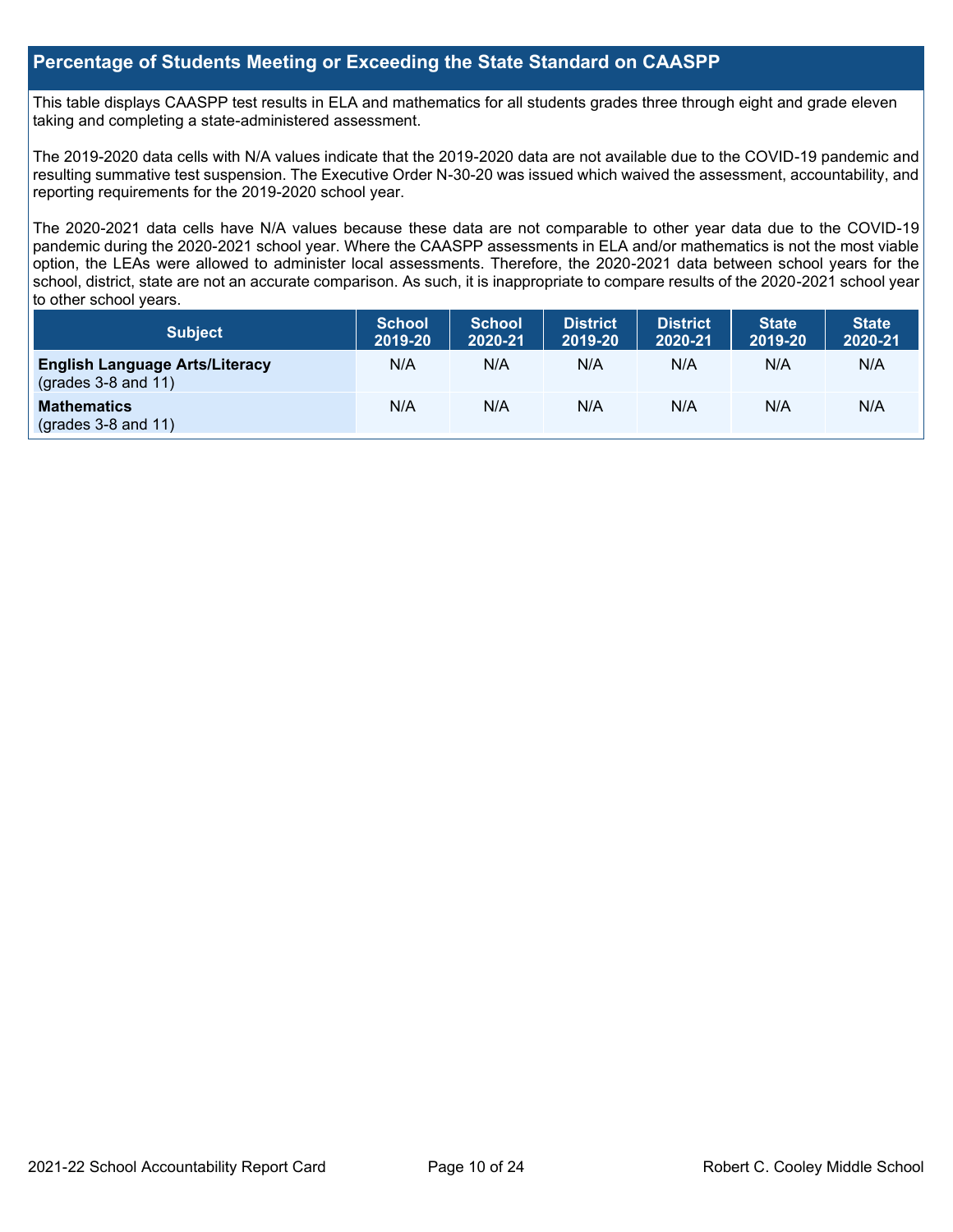### **2020-21 CAASPP Test Results in ELA by Student Group**

This table displays CAASPP test results in ELA by student group for students grades three through eight and grade eleven taking and completing a state-administered assessment. The CDE will populate this table for schools in cases where the school administered the CAASPP assessment. In cases where the school administered a local assessment instead of CAASPP, the CDE will populate this table with "NT" values, meaning this school did not test students using the CAASPP. See the local assessment(s) table for more information.

| <b>CAASPP</b><br><b>Student Groups</b>               | <b>CAASPP</b><br><b>Total</b><br><b>Enrollment</b> | <b>CAASPP</b><br><b>Number</b><br><b>Tested</b> | <b>CAASPP</b><br><b>Percent</b><br><b>Tested</b> | <b>CAASPP</b><br><b>Percent</b><br><b>Not Tested</b> | <b>CAASPP</b><br><b>Percent</b><br><b>Met or</b><br><b>Exceeded</b> |
|------------------------------------------------------|----------------------------------------------------|-------------------------------------------------|--------------------------------------------------|------------------------------------------------------|---------------------------------------------------------------------|
| <b>All Students</b>                                  | 780                                                | <b>NT</b>                                       | <b>NT</b>                                        | <b>NT</b>                                            | <b>NT</b>                                                           |
| <b>Female</b>                                        | 354                                                | <b>NT</b>                                       | <b>NT</b>                                        | <b>NT</b>                                            | <b>NT</b>                                                           |
| <b>Male</b>                                          | 426                                                | <b>NT</b>                                       | <b>NT</b>                                        | <b>NT</b>                                            | <b>NT</b>                                                           |
| American Indian or Alaska Native                     | $\overline{\phantom{a}}$                           | <b>NT</b>                                       | <b>NT</b>                                        | <b>NT</b>                                            | <b>NT</b>                                                           |
| <b>Asian</b>                                         | 58                                                 | <b>NT</b>                                       | <b>NT</b>                                        | <b>NT</b>                                            | <b>NT</b>                                                           |
| <b>Black or African American</b>                     | 22                                                 | <b>NT</b>                                       | <b>NT</b>                                        | <b>NT</b>                                            | NT                                                                  |
| <b>Filipino</b>                                      | 27                                                 | <b>NT</b>                                       | <b>NT</b>                                        | <b>NT</b>                                            | <b>NT</b>                                                           |
| <b>Hispanic or Latino</b>                            | 196                                                | <b>NT</b>                                       | <b>NT</b>                                        | <b>NT</b>                                            | <b>NT</b>                                                           |
| Native Hawaiian or Pacific Islander                  | $\qquad \qquad -$                                  | <b>NT</b>                                       | <b>NT</b>                                        | <b>NT</b>                                            | <b>NT</b>                                                           |
| <b>Two or More Races</b>                             | 69                                                 | <b>NT</b>                                       | <b>NT</b>                                        | <b>NT</b>                                            | <b>NT</b>                                                           |
| <b>White</b>                                         | 401                                                | <b>NT</b>                                       | <b>NT</b>                                        | <b>NT</b>                                            | NT                                                                  |
| <b>English Learners</b>                              | 44                                                 | <b>NT</b>                                       | <b>NT</b>                                        | <b>NT</b>                                            | <b>NT</b>                                                           |
| <b>Foster Youth</b>                                  | $\overline{a}$                                     | <b>NT</b>                                       | <b>NT</b>                                        | <b>NT</b>                                            | <b>NT</b>                                                           |
| <b>Homeless</b>                                      | 46                                                 | <b>NT</b>                                       | <b>NT</b>                                        | <b>NT</b>                                            | <b>NT</b>                                                           |
| <b>Military</b>                                      | --                                                 | <b>NT</b>                                       | <b>NT</b>                                        | <b>NT</b>                                            | <b>NT</b>                                                           |
| <b>Socioeconomically Disadvantaged</b>               | 251                                                | <b>NT</b>                                       | <b>NT</b>                                        | <b>NT</b>                                            | <b>NT</b>                                                           |
| <b>Students Receiving Migrant Education Services</b> | $\overline{\phantom{a}}$                           | <b>NT</b>                                       | <b>NT</b>                                        | <b>NT</b>                                            | NT                                                                  |
| <b>Students with Disabilities</b>                    | 101                                                | <b>NT</b>                                       | <b>NT</b>                                        | <b>NT</b>                                            | <b>NT</b>                                                           |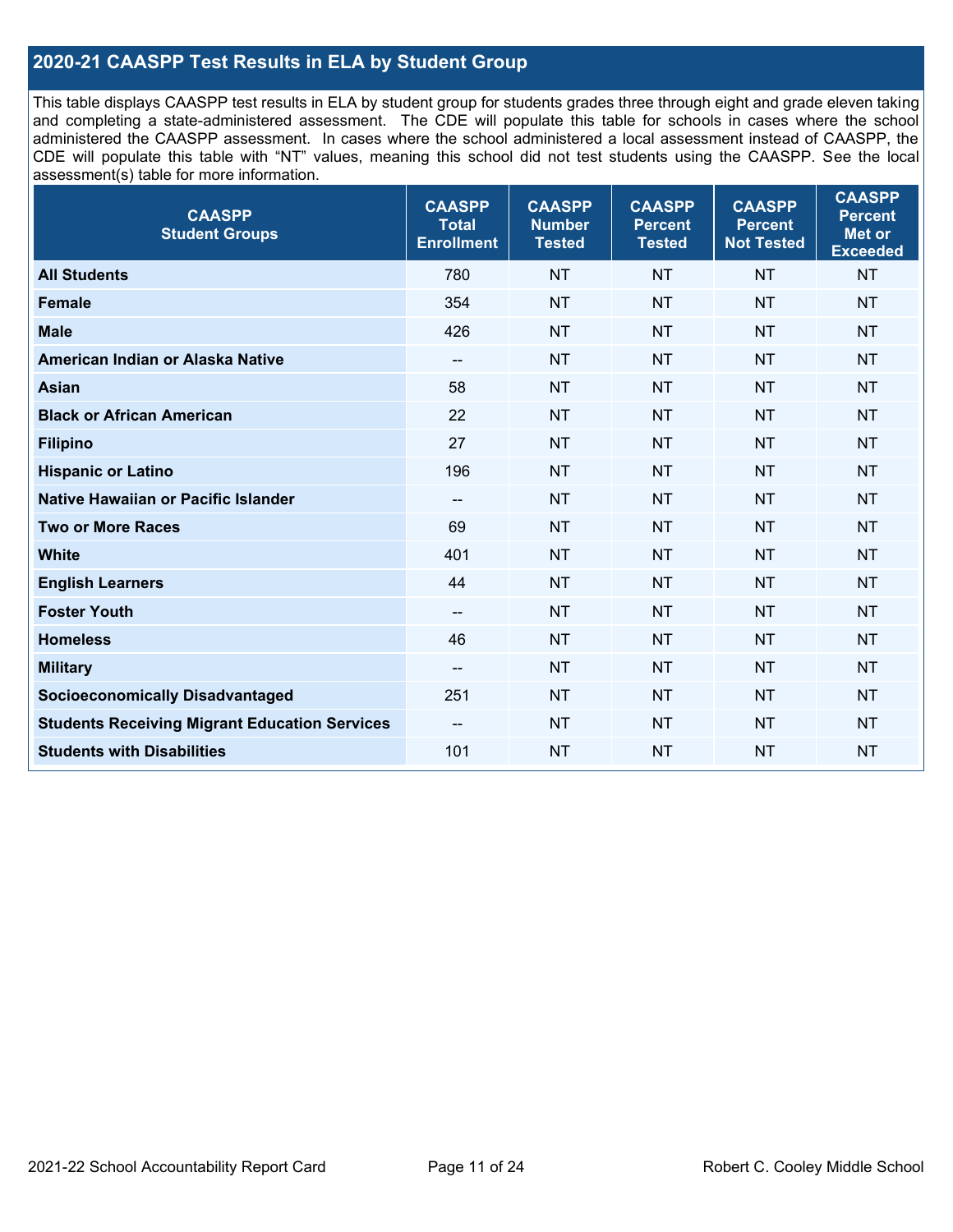### **2020-21 CAASPP Test Results in Math by Student Group**

This table displays CAASPP test results in Math by student group for students grades three through eight and grade eleven taking and completing a state-administered assessment. The CDE will populate this table for schools in cases where the school administered the CAASPP assessment. In cases where the school administered a local assessment instead of CAASPP, the CDE will populate this table with "NT" values, meaning this school did not test students using the CAASPP. See the local assessment(s) table for more information.

| <b>CAASPP</b><br><b>Student Groups</b>               | <b>CAASPP</b><br><b>Total</b><br><b>Enrollment</b> | <b>CAASPP</b><br><b>Number</b><br><b>Tested</b> | <b>CAASPP</b><br><b>Percent</b><br><b>Tested</b> | <b>CAASPP</b><br><b>Percent</b><br><b>Not Tested</b> | <b>CAASPP</b><br><b>Percent</b><br><b>Met or</b><br><b>Exceeded</b> |
|------------------------------------------------------|----------------------------------------------------|-------------------------------------------------|--------------------------------------------------|------------------------------------------------------|---------------------------------------------------------------------|
| <b>All Students</b>                                  | 780                                                | <b>NT</b>                                       | <b>NT</b>                                        | <b>NT</b>                                            | <b>NT</b>                                                           |
| <b>Female</b>                                        | 354                                                | <b>NT</b>                                       | <b>NT</b>                                        | <b>NT</b>                                            | <b>NT</b>                                                           |
| <b>Male</b>                                          | 426                                                | <b>NT</b>                                       | <b>NT</b>                                        | <b>NT</b>                                            | <b>NT</b>                                                           |
| American Indian or Alaska Native                     | $\overline{\phantom{a}}$                           | <b>NT</b>                                       | <b>NT</b>                                        | <b>NT</b>                                            | <b>NT</b>                                                           |
| <b>Asian</b>                                         | 58                                                 | <b>NT</b>                                       | <b>NT</b>                                        | <b>NT</b>                                            | <b>NT</b>                                                           |
| <b>Black or African American</b>                     | 22                                                 | <b>NT</b>                                       | <b>NT</b>                                        | <b>NT</b>                                            | <b>NT</b>                                                           |
| <b>Filipino</b>                                      | 27                                                 | <b>NT</b>                                       | <b>NT</b>                                        | <b>NT</b>                                            | <b>NT</b>                                                           |
| <b>Hispanic or Latino</b>                            | 196                                                | <b>NT</b>                                       | <b>NT</b>                                        | <b>NT</b>                                            | <b>NT</b>                                                           |
| Native Hawaiian or Pacific Islander                  | $\overline{\phantom{a}}$                           | <b>NT</b>                                       | <b>NT</b>                                        | <b>NT</b>                                            | <b>NT</b>                                                           |
| <b>Two or More Races</b>                             | 69                                                 | <b>NT</b>                                       | <b>NT</b>                                        | <b>NT</b>                                            | <b>NT</b>                                                           |
| <b>White</b>                                         | 401                                                | <b>NT</b>                                       | <b>NT</b>                                        | <b>NT</b>                                            | <b>NT</b>                                                           |
| <b>English Learners</b>                              | 44                                                 | <b>NT</b>                                       | <b>NT</b>                                        | <b>NT</b>                                            | <b>NT</b>                                                           |
| <b>Foster Youth</b>                                  | $\overline{\phantom{a}}$                           | <b>NT</b>                                       | <b>NT</b>                                        | <b>NT</b>                                            | <b>NT</b>                                                           |
| <b>Homeless</b>                                      | 46                                                 | <b>NT</b>                                       | <b>NT</b>                                        | <b>NT</b>                                            | <b>NT</b>                                                           |
| <b>Military</b>                                      | $\overline{\phantom{a}}$                           | <b>NT</b>                                       | <b>NT</b>                                        | <b>NT</b>                                            | <b>NT</b>                                                           |
| <b>Socioeconomically Disadvantaged</b>               | 251                                                | <b>NT</b>                                       | <b>NT</b>                                        | <b>NT</b>                                            | <b>NT</b>                                                           |
| <b>Students Receiving Migrant Education Services</b> | $\overline{\phantom{a}}$                           | <b>NT</b>                                       | <b>NT</b>                                        | <b>NT</b>                                            | <b>NT</b>                                                           |
| <b>Students with Disabilities</b>                    | 101                                                | <b>NT</b>                                       | <b>NT</b>                                        | <b>NT</b>                                            | <b>NT</b>                                                           |

### **2020-21 Local Assessment Test Results in ELA by Student Group**

This table displays Local Assessment test results in ELA by student group for students grades three through eight and grade eleven. LEAs/schools will populate this table for schools in cases where the school administered a local assessment. In cases where the school administered the CAASPP assessment, LEAs/schools will populate this table with "N/A" values in all cells, meaning this table is Not Applicable for this school.

| i-Ready<br><b>Student Groups</b> | i-Ready<br><b>Total</b><br><b>Enrollment</b> | i-Ready<br><b>Number</b><br><b>Tested</b> | i-Ready<br><b>Percent</b><br><b>Tested</b> | i-Ready<br><b>Percent</b><br><b>Not Tested</b> | i-Ready<br><b>Percent</b><br><b>At or Above</b><br><b>Grade Level</b> |
|----------------------------------|----------------------------------------------|-------------------------------------------|--------------------------------------------|------------------------------------------------|-----------------------------------------------------------------------|
| <b>All Students</b>              | 777                                          | 728                                       | 93.69                                      | 6.31                                           | 55.22                                                                 |
| <b>Female</b>                    | 353                                          | 331                                       | 93.77                                      | 6.23                                           | 58.31                                                                 |
| <b>Male</b>                      | 424                                          | 397                                       | 93.63                                      | 6.37                                           | 52.64                                                                 |
| American Indian or Alaska Native | $- -$                                        | $- -$                                     | $- -$                                      | $- -$                                          | $- -$                                                                 |
| <b>Asian</b>                     | 57                                           | 52                                        | 91.23                                      | 8.77                                           | 67.31                                                                 |

2021-22 School Accountability Report Card **Page 12 of 24** Robert C. Cooley Middle School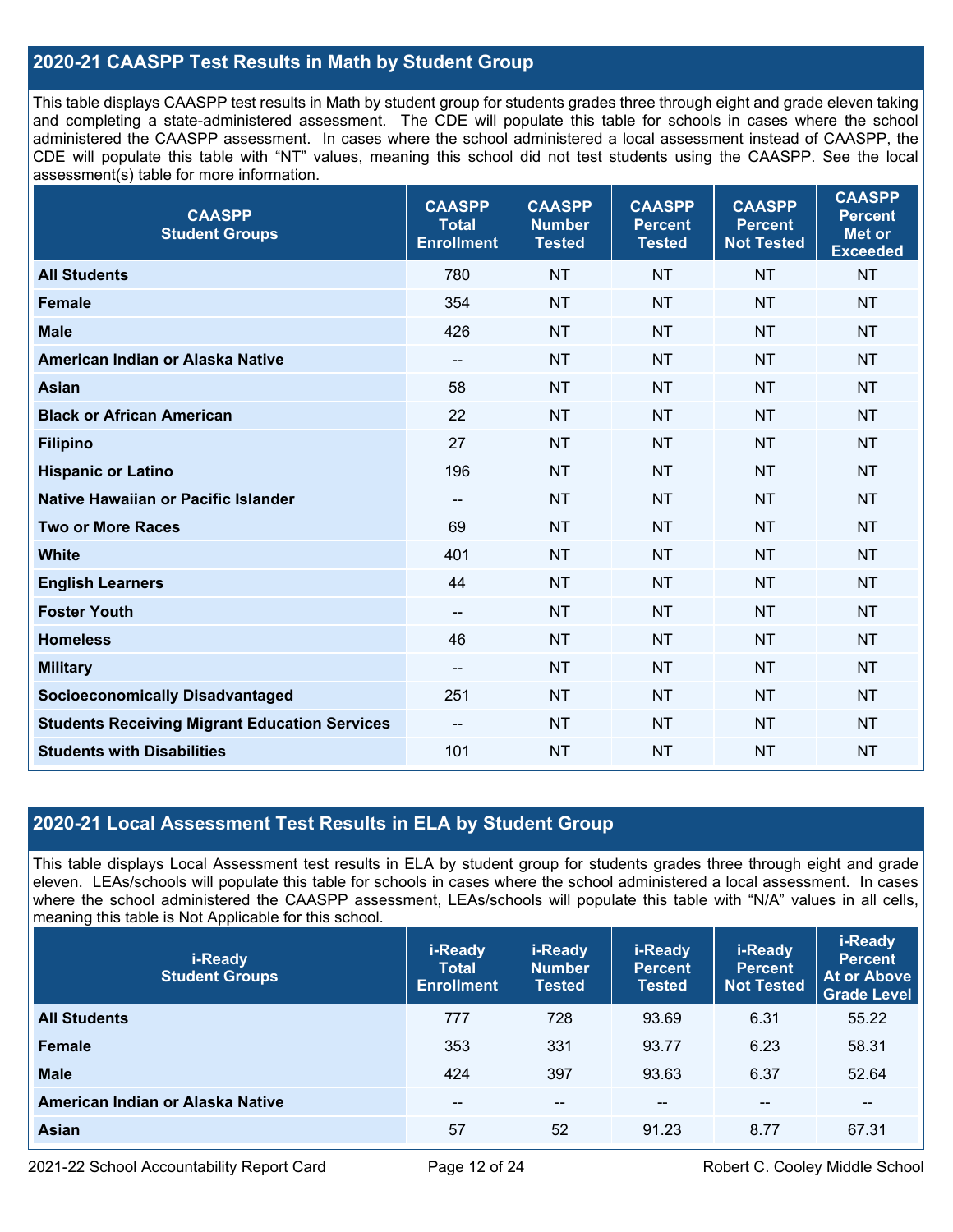| <b>Black or African American</b>                                                           | 22                       | 19                       | 86.36         | 13.64                    | 31.58 |
|--------------------------------------------------------------------------------------------|--------------------------|--------------------------|---------------|--------------------------|-------|
| <b>Filipino</b>                                                                            | 27                       | 27                       | 100.00        | 0.00                     | 77.78 |
| <b>Hispanic or Latino</b>                                                                  | 194                      | 179                      | 92.27         | 7.73                     | 38.55 |
| Native Hawaiian or Pacific Islander                                                        | --                       | --                       |               | --                       | --    |
| <b>Two or More Races</b>                                                                   | 67                       | 61                       | 91.04         | 8.96                     | 62.30 |
| <b>White</b>                                                                               | 400                      | 381                      | 95.25         | 4.75                     | 59.84 |
| <b>English Learners</b>                                                                    | 44                       | 36                       | 81.82         | 18.18                    | 13.89 |
| <b>Foster Youth</b>                                                                        | $\overline{\phantom{m}}$ | $\overline{\phantom{m}}$ | --            | --                       | --    |
| <b>Homeless</b>                                                                            | 23                       | 20                       | 86.96         | 13.04                    | 25.00 |
| <b>Military</b>                                                                            | $\overline{\phantom{m}}$ | $- -$                    | $\sim$ $\sim$ | --                       | --    |
| <b>Socioeconomically Disadvantaged</b>                                                     | 241                      | 217                      | 90.04         | 9.96                     | 36.41 |
| <b>Students Receiving Migrant Education Services</b>                                       | $\overline{\phantom{m}}$ | $- -$                    | $- -$         | $\overline{\phantom{m}}$ | --    |
| <b>Students with Disabilities</b>                                                          | 110                      | 107                      | 97.27         | 2.73                     | 19.63 |
| *At or above the grade-level standard in the context of the local assessment administered. |                          |                          |               |                          |       |

# **2020-21 Local Assessment Test Results in Math by Student Group**

This table displays Local Assessment test results in Math by student group for students grades three through eight and grade eleven. LEAs/schools will populate this table for schools in cases where the school administered a local assessment. In cases where the school administered the CAASPP assessment, LEAs/schools will populate this table with "N/A" values in all cells, meaning this table is Not Applicable for this school.

| i-Ready<br><b>Student Groups</b>                     | i-Ready<br><b>Total</b><br><b>Enrollment</b> | i-Ready<br><b>Number</b><br><b>Tested</b> | i-Ready<br><b>Percent</b><br><b>Tested</b> | i-Ready<br><b>Percent</b><br><b>Not Tested</b> | i-Ready<br><b>Percent</b><br><b>At or Above</b><br><b>Grade Level</b> |
|------------------------------------------------------|----------------------------------------------|-------------------------------------------|--------------------------------------------|------------------------------------------------|-----------------------------------------------------------------------|
| <b>All Students</b>                                  | 777                                          | 737                                       | 94.85                                      | 5.15                                           | 56.17                                                                 |
| <b>Female</b>                                        | 353                                          | 335                                       | 94.90                                      | 5.10                                           | 54.93                                                                 |
| <b>Male</b>                                          | 424                                          | 402                                       | 94.81                                      | 5.19                                           | 57.21                                                                 |
| American Indian or Alaska Native                     | $\overline{\phantom{a}}$                     | $\overline{\phantom{a}}$                  | $\overline{\phantom{a}}$                   | $\overline{\phantom{a}}$                       | --                                                                    |
| <b>Asian</b>                                         | 57                                           | 51                                        | 89.47                                      | 10.53                                          | 80.39                                                                 |
| <b>Black or African American</b>                     | 22                                           | 20                                        | 90.91                                      | 9.09                                           | 25.00                                                                 |
| <b>Filipino</b>                                      | 27                                           | 27                                        | 100.00                                     | 0.00                                           | 77.78                                                                 |
| <b>Hispanic or Latino</b>                            | 194                                          | 179                                       | 92.27                                      | 7.73                                           | 35.75                                                                 |
| Native Hawaiian or Pacific Islander                  | $\qquad \qquad -$                            | $\qquad \qquad \qquad -$                  | --                                         | $\sim$                                         | $\overline{\phantom{m}}$                                              |
| <b>Two or More Races</b>                             | 67                                           | 65                                        | 97.01                                      | 2.99                                           | 67.69                                                                 |
| <b>White</b>                                         | 400                                          | 385                                       | 96.25                                      | 3.75                                           | 61.04                                                                 |
| <b>English Learners</b>                              | 44                                           | 34                                        | 77.27                                      | 22.73                                          | 5.88                                                                  |
| <b>Foster Youth</b>                                  | --                                           | $\qquad \qquad -$                         |                                            | $\sim$                                         | $\sim$                                                                |
| <b>Homeless</b>                                      | 23                                           | 22                                        | 95.65                                      | 4.35                                           | 22.73                                                                 |
| <b>Military</b>                                      | --                                           | --                                        |                                            | --                                             | --                                                                    |
| <b>Socioeconomically Disadvantaged</b>               | 241                                          | 224                                       | 92.95                                      | 7.05                                           | 35.27                                                                 |
| <b>Students Receiving Migrant Education Services</b> | --                                           | --                                        | --                                         | $\sim$                                         | --                                                                    |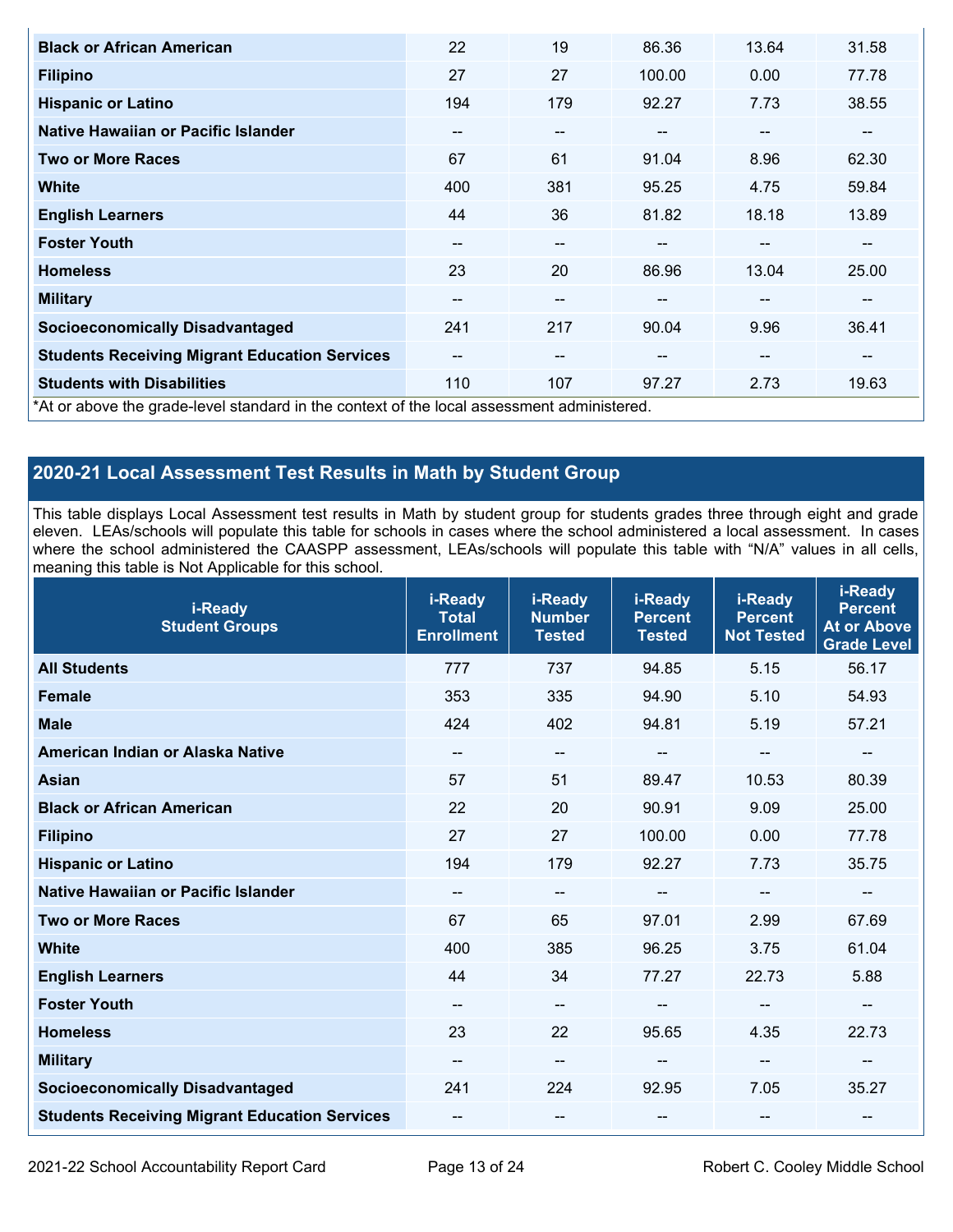| <b>Students with Disabilities</b>                                                                                   |  | 107 |  | 97.27 2.73 | 20.56 |  |  |
|---------------------------------------------------------------------------------------------------------------------|--|-----|--|------------|-------|--|--|
| *At an abacca that would have been doned by the counternt of the house against the director and a second the search |  |     |  |            |       |  |  |

\*At or above the grade-level standard in the context of the local assessment administered.

### **CAASPP Test Results in Science for All Students**

This table displays the percentage of all students grades five, eight, and High School meeting or exceeding the State Standard.

The 2019-2020 data cells with N/A values indicate that the 2019-2020 data are not available due to the COVID-19 pandemic and resulting summative testing suspension. The Executive Order N-30-20 was issued which waived the assessment, accountability, and reporting requirements for the 2019-2020 school year.

For any 2020-2021 data cells with N/T values indicate that this school did not test students using the CAASPP Science.

| <b>Subject</b>                                  | <b>School</b> | <b>School</b> | <b>District</b> | District | State   | <b>State</b> |
|-------------------------------------------------|---------------|---------------|-----------------|----------|---------|--------------|
|                                                 | 2019-20       | 2020-21       | 12019-20        | 2020-21  | 2019-20 | 2020-21      |
| <b>Science</b><br>(grades 5, 8 and high school) | N/A           | NT            | N/A             | NT       | N/A     | 28.72        |

### **2020-21 CAASPP Test Results in Science by Student Group**

This table displays CAASPP test results in Science by student group for students grades five, eight, and High School. For any data cells with N/T values indicate that this school did not test students using the CAASPP Science.

| <b>Student Group</b>                                 | <b>Total</b><br><b>Enrollment</b> | <b>Number</b><br><b>Tested</b> | <b>Percent</b><br><b>Tested</b> | <b>Percent</b><br><b>Not Tested</b> | <b>Percent</b><br><b>Met or</b><br><b>Exceeded</b> |
|------------------------------------------------------|-----------------------------------|--------------------------------|---------------------------------|-------------------------------------|----------------------------------------------------|
| <b>All Students</b>                                  | 267                               | <b>NT</b>                      | <b>NT</b>                       | <b>NT</b>                           | <b>NT</b>                                          |
| <b>Female</b>                                        | 126                               | <b>NT</b>                      | <b>NT</b>                       | <b>NT</b>                           | <b>NT</b>                                          |
| <b>Male</b>                                          | 141                               | <b>NT</b>                      | <b>NT</b>                       | <b>NT</b>                           | <b>NT</b>                                          |
| American Indian or Alaska Native                     | $\overline{\phantom{a}}$          | <b>NT</b>                      | <b>NT</b>                       | <b>NT</b>                           | <b>NT</b>                                          |
| <b>Asian</b>                                         | 17                                | <b>NT</b>                      | <b>NT</b>                       | <b>NT</b>                           | <b>NT</b>                                          |
| <b>Black or African American</b>                     | --                                | <b>NT</b>                      | <b>NT</b>                       | <b>NT</b>                           | <b>NT</b>                                          |
| <b>Filipino</b>                                      | --                                | <b>NT</b>                      | <b>NT</b>                       | <b>NT</b>                           | <b>NT</b>                                          |
| <b>Hispanic or Latino</b>                            | 64                                | <b>NT</b>                      | <b>NT</b>                       | <b>NT</b>                           | <b>NT</b>                                          |
| Native Hawaiian or Pacific Islander                  | 0                                 | $\mathbf 0$                    | $\mathbf 0$                     | $\mathbf 0$                         | $\mathbf 0$                                        |
| <b>Two or More Races</b>                             | 21                                | <b>NT</b>                      | <b>NT</b>                       | <b>NT</b>                           | <b>NT</b>                                          |
| <b>White</b>                                         | 148                               | <b>NT</b>                      | <b>NT</b>                       | <b>NT</b>                           | <b>NT</b>                                          |
| <b>English Learners</b>                              | 14                                | <b>NT</b>                      | <b>NT</b>                       | <b>NT</b>                           | <b>NT</b>                                          |
| <b>Foster Youth</b>                                  | --                                | <b>NT</b>                      | <b>NT</b>                       | <b>NT</b>                           | <b>NT</b>                                          |
| <b>Homeless</b>                                      | --                                | <b>NT</b>                      | <b>NT</b>                       | <b>NT</b>                           | <b>NT</b>                                          |
| <b>Military</b>                                      | $\sim$                            | <b>NT</b>                      | <b>NT</b>                       | <b>NT</b>                           | <b>NT</b>                                          |
| <b>Socioeconomically Disadvantaged</b>               | 76                                | <b>NT</b>                      | <b>NT</b>                       | <b>NT</b>                           | <b>NT</b>                                          |
| <b>Students Receiving Migrant Education Services</b> | --                                | <b>NT</b>                      | <b>NT</b>                       | <b>NT</b>                           | <b>NT</b>                                          |
| <b>Students with Disabilities</b>                    | 29                                | <b>NT</b>                      | <b>NT</b>                       | <b>NT</b>                           | <b>NT</b>                                          |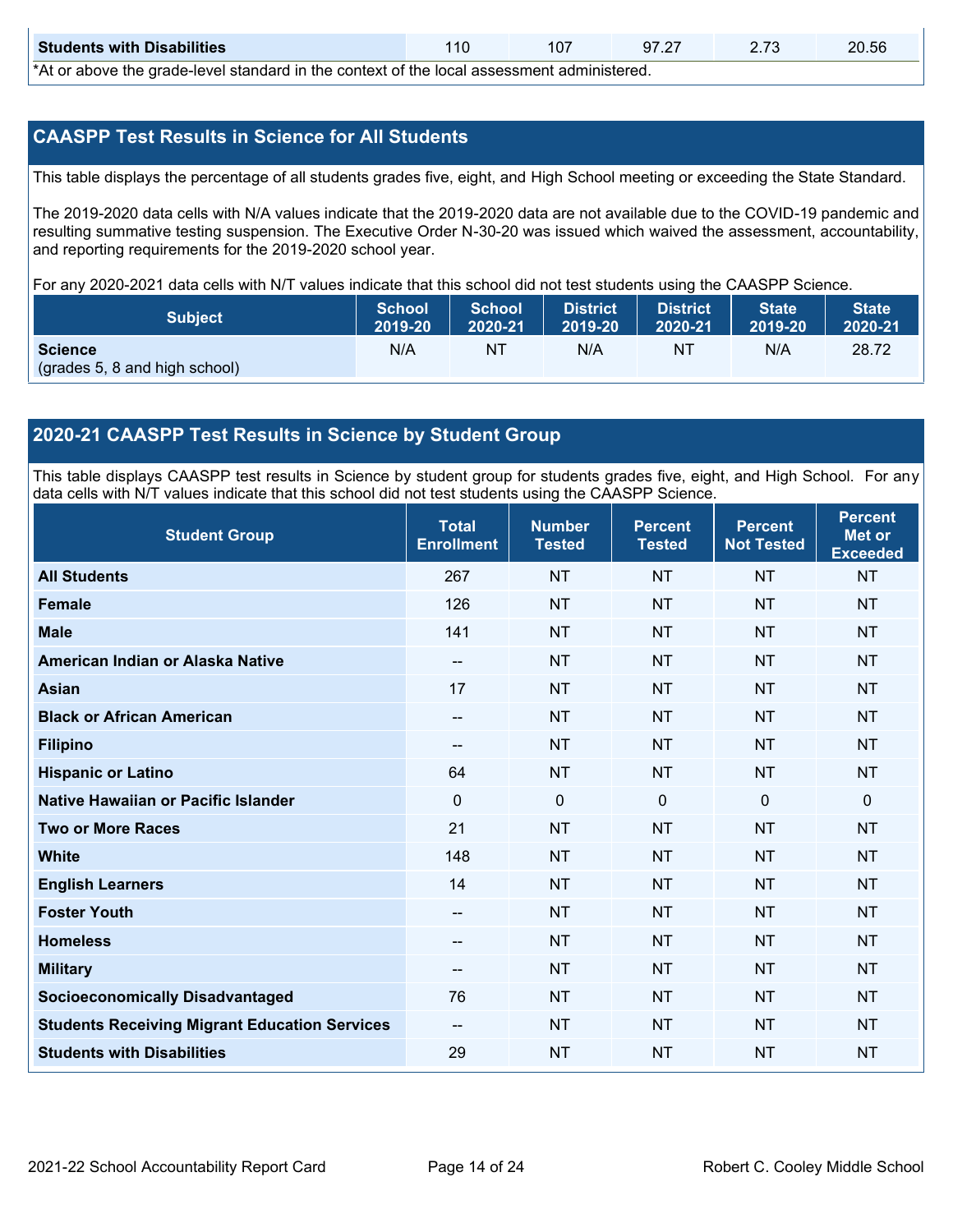# **B. Pupil Outcomes State Priority: Other Pupil Outcomes**

The SARC provides the following information relevant to the State priority: Other Pupil Outcomes (Priority 8): Pupil outcomes in the subject area of physical education.

### **2020-21 California Physical Fitness Test Results**

Due to the COVID-19 crisis, the Physical Fitness Test was suspended during the 2020-2021 school year and therefore no data are reported and each cell in this table is populated with "N/A."

| <b>Grade Level</b> | <b>Four of Six Fitness Standards</b> | <b>Five of Six Fitness Standards</b> | Percentage of Students Meeting   Percentage of Students Meeting   Percentage of Students Meeting  <br><b>Six of Six Fitness Standards</b> |
|--------------------|--------------------------------------|--------------------------------------|-------------------------------------------------------------------------------------------------------------------------------------------|
| Grade 5            | N/A                                  | N/A                                  | N/A                                                                                                                                       |
| Grade 7            | N/A                                  | N/A                                  | N/A                                                                                                                                       |
| Grade 9            | N/A                                  | N/A                                  | N/A                                                                                                                                       |

# **C. Engagement State Priority: Parental Involvement**

The SARC provides the following information relevant to the State priority: Parental Involvement (Priority 3): Efforts the school district makes to seek parent input in making decisions regarding the school district and at each school site.

### **2021-22 Opportunities for Parental Involvement**

The Parent Teacher Club (PTC) offers many opportunities for parent involvement, and in cooperation with our Student Leadership Program, coordinates a host of activities, sales, recognition, dances, guest speakers, and field trips. In addition, parents help with our various clubs, assist teachers in the classroom, volunteer in our office, help with field trips, help us with fund raising, support our technology and library needs, and help with Leadership activities. The School Site Council (SSC) and English Learner Advisory Council (ELAC) offer parents the opportunity to be involved in decision-making about curriculum and programs. Our PBIS team (Positive Behavior Interventions and Supports team) also has parent representatives and solicits parent input on our school wide campus expectations. We love having parents, grandparents, and guardians on campus and at school activities, and we welcome new ideas from our families. Please visit our school's website (rcsdk8.org, click "Schools," click "Cooley) for more information on ways to become involved at Robert C. Cooley Middle School. In addition, we invite you to visit our PTC website at CooleyPTC.com. Parents and families can also stay involved by liking us on Facebook (RCSD Cooley) and by following us on Twitter (@RCSDCooley). Following our student leadership Instagram account gives parents updates and news about student activities and other important information on campus (cooley leadership). Our hashtag is #CooleyRocks because of the amazing students our parents have shared with us during these middle school years.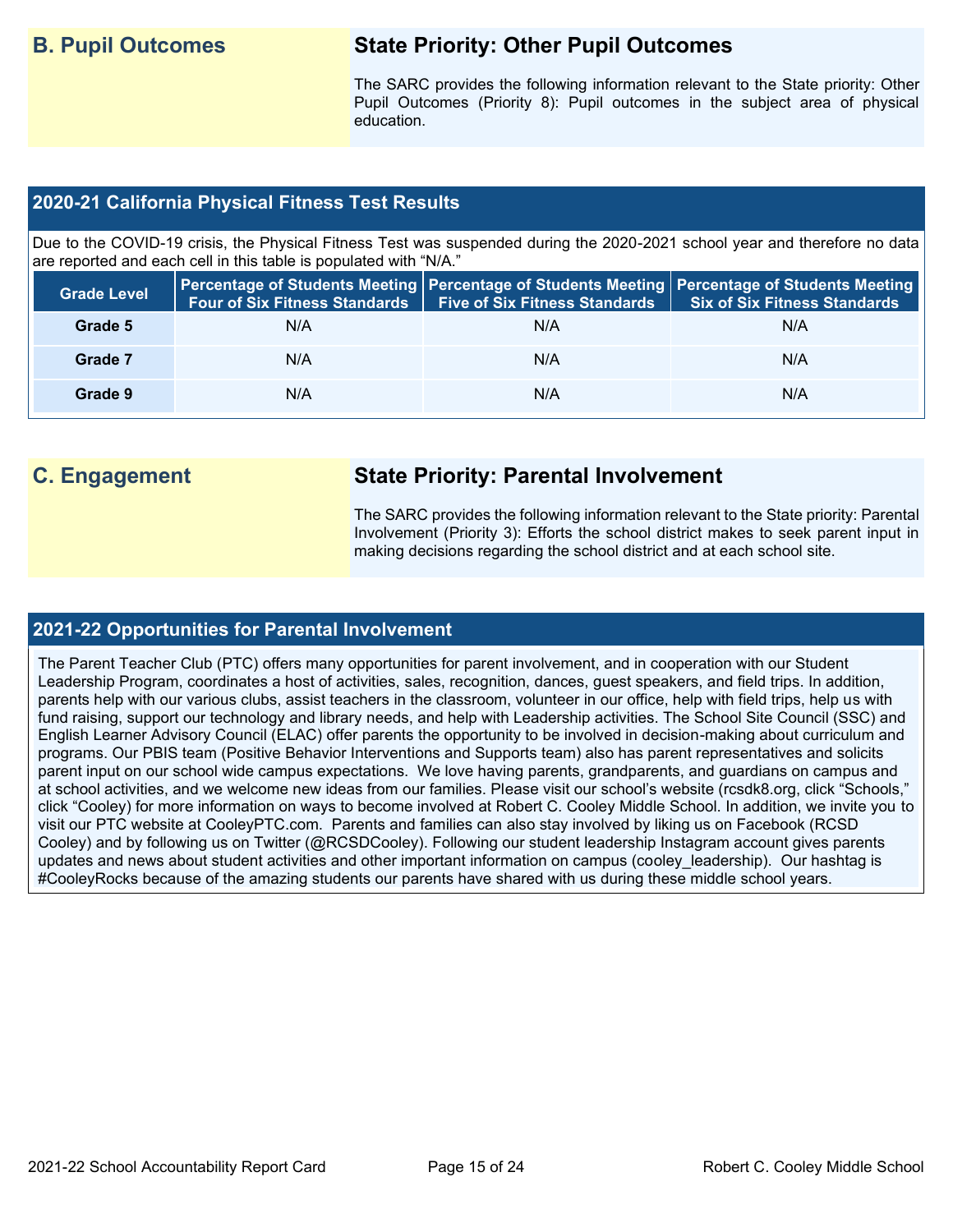# **2020-21 Chronic Absenteeism by Student Group**

| <b>Student Group</b>                                 | <b>Cumulative</b><br><b>Enrollment</b> | <b>Chronic</b><br><b>Absenteeism</b><br><b>Eligible Enrollment</b> | <b>Chronic</b><br><b>Absenteeism</b><br><b>Count</b> | <b>Chronic</b><br><b>Absenteeism</b><br><b>Rate</b> |
|------------------------------------------------------|----------------------------------------|--------------------------------------------------------------------|------------------------------------------------------|-----------------------------------------------------|
| <b>All Students</b>                                  | 828                                    | 817                                                                | 153                                                  | 18.7                                                |
| <b>Female</b>                                        | 375                                    | 371                                                                | 80                                                   | 21.6                                                |
| <b>Male</b>                                          | 453                                    | 446                                                                | 73                                                   | 16.4                                                |
| American Indian or Alaska Native                     | 6                                      | 6                                                                  | 3                                                    | 50.0                                                |
| <b>Asian</b>                                         | 60                                     | 60                                                                 | 7                                                    | 11.7                                                |
| <b>Black or African American</b>                     | 25                                     | 25                                                                 | 6                                                    | 24.0                                                |
| <b>Filipino</b>                                      | 32                                     | 32                                                                 | $\overline{2}$                                       | 6.3                                                 |
| <b>Hispanic or Latino</b>                            | 211                                    | 209                                                                | 60                                                   | 28.7                                                |
| Native Hawaiian or Pacific Islander                  | $\overline{2}$                         | $\overline{2}$                                                     | $\mathbf 0$                                          | 0.0                                                 |
| <b>Two or More Races</b>                             | 64                                     | 63                                                                 | 13                                                   | 20.6                                                |
| <b>White</b>                                         | 425                                    | 417                                                                | 62                                                   | 14.9                                                |
| <b>English Learners</b>                              | 59                                     | 58                                                                 | 18                                                   | 31.0                                                |
| <b>Foster Youth</b>                                  | $\overline{7}$                         | $6\phantom{1}$                                                     | 1                                                    | 16.7                                                |
| <b>Homeless</b>                                      | 24                                     | 24                                                                 | 8                                                    | 33.3                                                |
| <b>Socioeconomically Disadvantaged</b>               | 280                                    | 274                                                                | 83                                                   | 30.3                                                |
| <b>Students Receiving Migrant Education Services</b> | 3                                      | 3                                                                  | $\overline{2}$                                       | 66.7                                                |
| <b>Students with Disabilities</b>                    | 116                                    | 115                                                                | 22                                                   | 19.1                                                |

# **C. Engagement State Priority: School Climate**

The SARC provides the following information relevant to the State priority: School Climate (Priority 6):

- Pupil suspension rates;
- Pupil expulsion rates; and
- Other local measures on the sense of safety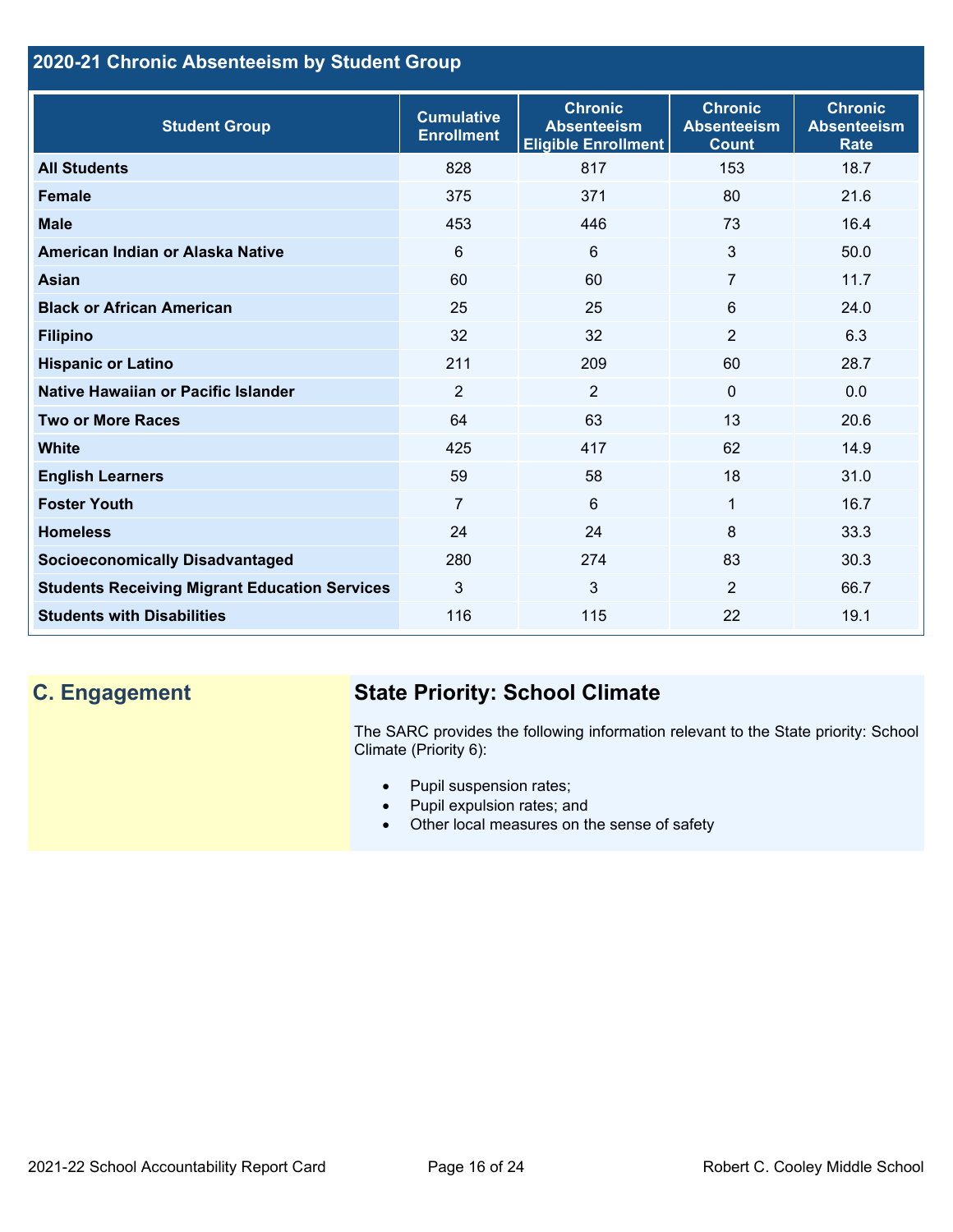### **Suspensions and Expulsions**

This table displays suspensions and expulsions data collected between July through June, each full school year respectively. Data collected during the 2020-21 school year may not be comparable to earlier years of this collection due to differences in learning mode instruction in response to the COVID-19 pandemic.

| <b>Subject</b>     | <b>School</b><br>2018-19 | <b>School</b><br>2020-21 | <b>District</b><br>2018-19 | <b>District</b><br>2020-21 | <b>State</b><br>2018-19 | <b>State</b><br>2020-21 |
|--------------------|--------------------------|--------------------------|----------------------------|----------------------------|-------------------------|-------------------------|
| <b>Suspensions</b> | 2.32                     | 0.60                     | 2.44                       | 0.50                       | 3.47                    | 0.20                    |
| <b>Expulsions</b>  | 0.00                     | 0.00                     | 0.03                       | 0.00                       | 0.08                    | 0.00                    |

This table displays suspensions and expulsions data collected between July through February, partial school year due to the COVID-19 pandemic. The 2019-2020 suspensions and expulsions rate data are not comparable to other year data because the 2019-2020 school year is a partial school year due to the COVID-19 crisis. As such, it would be inappropriate to make any comparisons in rates of suspensions and expulsions in the 2019-2020 school year compared to other school years.

| <b>Subject</b>     | <b>School</b><br>2019-20 | <b>District</b><br>2019-20 | <b>State</b><br>2019-20 |
|--------------------|--------------------------|----------------------------|-------------------------|
| <b>Suspensions</b> | 1.94                     | 1.15                       | 2.45                    |
| <b>Expulsions</b>  | 0.00                     | 0.03                       | 0.05                    |

### **2020-21 Suspensions and Expulsions by Student Group**

| <b>Student Group</b>                                 | <b>Suspensions Rate</b> | <b>Expulsions Rate</b> |
|------------------------------------------------------|-------------------------|------------------------|
| <b>All Students</b>                                  | 0.60                    | 0.00                   |
| <b>Female</b>                                        | 0.53                    | 0.00                   |
| <b>Male</b>                                          | 0.66                    | 0.00                   |
| American Indian or Alaska Native                     | 0.00                    | 0.00                   |
| <b>Asian</b>                                         | 0.00                    | 0.00                   |
| <b>Black or African American</b>                     | 0.00                    | 0.00                   |
| <b>Filipino</b>                                      | 0.00                    | 0.00                   |
| <b>Hispanic or Latino</b>                            | 0.95                    | 0.00                   |
| Native Hawaiian or Pacific Islander                  | 0.00                    | 0.00                   |
| <b>Two or More Races</b>                             | 1.56                    | 0.00                   |
| <b>White</b>                                         | 0.47                    | 0.00                   |
| <b>English Learners</b>                              | 3.39                    | 0.00                   |
| <b>Foster Youth</b>                                  | 0.00                    | 0.00                   |
| <b>Homeless</b>                                      | 0.00                    | 0.00                   |
| <b>Socioeconomically Disadvantaged</b>               | 1.07                    | 0.00                   |
| <b>Students Receiving Migrant Education Services</b> | 0.00                    | 0.00                   |
| <b>Students with Disabilities</b>                    | 2.59                    | 0.00                   |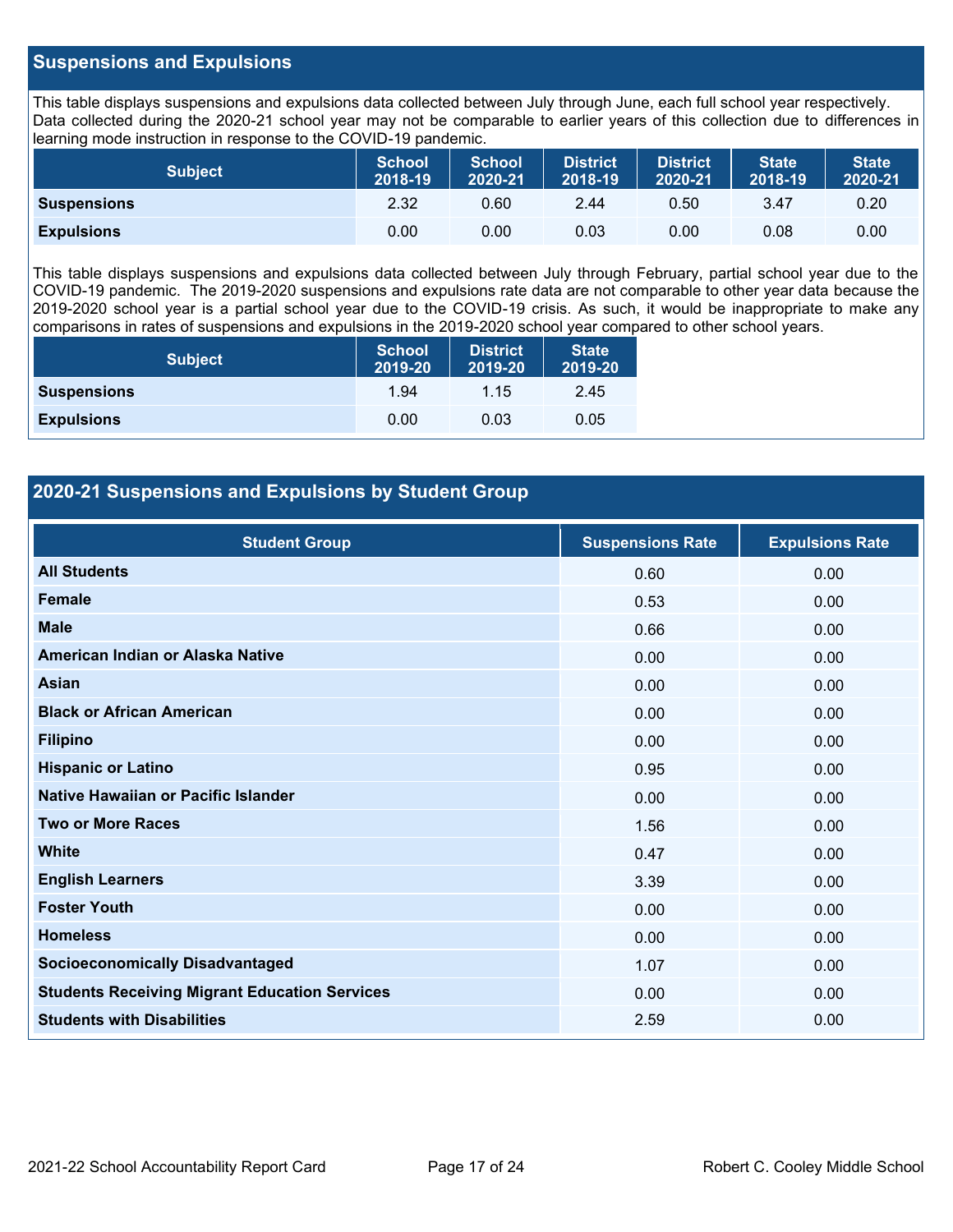### **2021-22 School Safety Plan**

School safety is paramount for students to learn, for schools to succeed, and for parents to feel secure about their child's day. At Robert C. Cooley Middle School, we educate our students on school safety through our student handbook, Positive Behavior Interventions and Supports (PBIS), CREW Weeks to teach intentional lessons about school expectations and safety, and in homeroom announcements and in class discussion. We meet as an administrative team and as an administrator/counseling team throughout the week, and school safety is always an agenda item. Safety drills are conducted on a regular basis to prepare students and staff in the event of an emergency. Evacuation, lock down, and shelter-in-place drills are practiced on a regular basis at Cooley Middle School. Our school safety plan is reviewed by March 1 of each school year and includes a Crisis Response Plan. The most recent revision of the Safety Plan was revised and reviewed in December 2021 and adopted in January 2022 by our School Safety team for the 2021 - 2022 school year. Safety is reviewed with staff and at School Site Council meetings and at PBIS meetings. The Roseville City School District has developed a Crisis Response Plan that outlines the procedures to be followed in the event of an emergency affecting a school site. The plan includes procedures for coordinating resources to respond to any emergency including natural disaster, environmental health issues, accidents, or intruders. Staff have been assigned roles and trained to work efficiently with each other and with other public service officers to ensure the safety of students and staff. In 2019-2020, our district adopted Second Step, a social-emotional learning curriculum that is taught to all students. In 2019-2020, Cooley became a WEB School ("Where Everybody Belongs"), a nationally recognized program intended to create stronger connections to school for incoming sixth graders with the support of mentors and assistant mentors in seventh and eighth graders. A positive learning environment is emphasized daily, including through our daily homeroom program, teaching PBIS which explicitly teaches the school rules of Be Safe, Be Responsible, Be Respectful, and Be Kind, student activities, activity clubs, and our counseling program. The PBIS program helps us support a safe and healthy climate and culture on campus in every area of campus and student life.

### **2018-19 Secondary Average Class Size and Class Size Distribution**

This table displays the 2018-19 average class size and class size distribution. The columns titled "Number of Classes" indicates how many classes fall into each size category (a range of total students per classroom). At the secondary school level, this information is reported by subject area rather than grade level.

| <b>Subject</b>               | <b>Average</b><br><b>Class</b><br><b>Size</b> | Number of Classes with  <br>1-22 Students | 23-32 Students | Number of Classes with   Number of Classes with<br>33+ Students |
|------------------------------|-----------------------------------------------|-------------------------------------------|----------------|-----------------------------------------------------------------|
| <b>English Language Arts</b> | 30                                            |                                           | 6              | 13                                                              |
| <b>Mathematics</b>           | 28                                            |                                           | 8              | 10                                                              |
| <b>Science</b>               | 30                                            |                                           | 10             | 10                                                              |
| <b>Social Science</b>        | 31                                            |                                           |                | 12                                                              |

### **2019-20 Secondary Average Class Size and Class Size Distribution**

This table displays the 2019-20 average class size and class size distribution. The columns titled "Number of Classes" indicates how many classes fall into each size category (a range of total students per classroom). At the secondary school level, this information is reported by subject area rather than grade level.

| <b>Subject</b>               | Average<br><b>Class</b><br><b>Size</b> | <b>1-22 Students</b> | $\mid$ Number of Classes with $\mid$ Number of Classes with $\mid$ Number of Classes with<br>23-32 Students | 33+ Students |
|------------------------------|----------------------------------------|----------------------|-------------------------------------------------------------------------------------------------------------|--------------|
| <b>English Language Arts</b> | 24                                     |                      | 13                                                                                                          | 4            |
| <b>Mathematics</b>           | 27                                     |                      | 11                                                                                                          |              |
| <b>Science</b>               | 29                                     |                      | 14                                                                                                          | 5            |
| <b>Social Science</b>        | 27                                     |                      |                                                                                                             | 8            |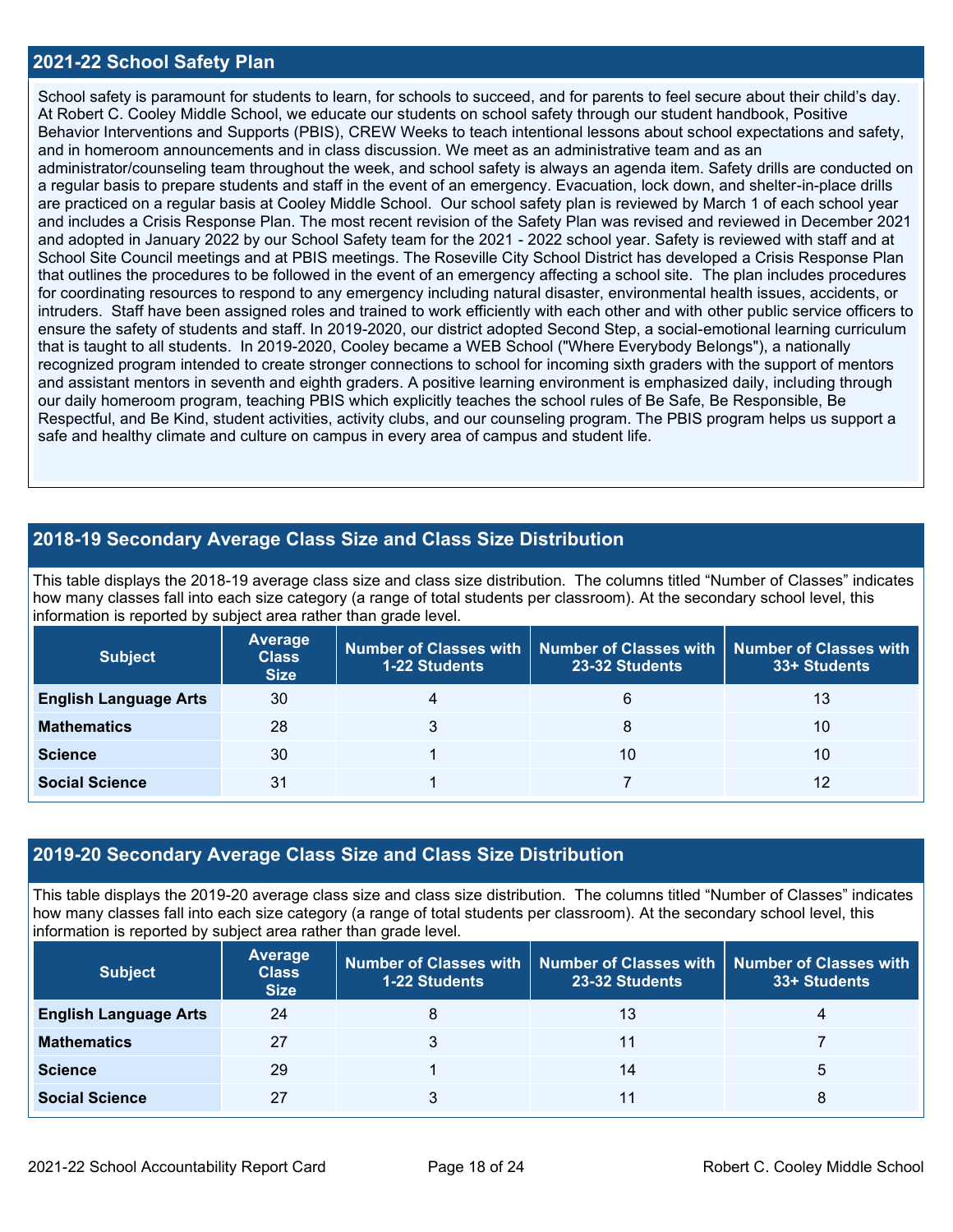### **2020-21 Secondary Average Class Size and Class Size Distribution**

This table displays the 2020-21 average class size and class size distribution. The columns titled "Number of Classes" indicates how many classes fall into each size category (a range of total students per classroom). At the secondary school level, this information is reported by subject area rather than grade level.

| <b>Subject</b>               | <b>Average</b><br><b>Class</b><br><b>Size</b> | 1-22 Students | Number of Classes with $\mid$ Number of Classes with $\mid$ Number of Classes with<br>23-32 Students | 33+ Students |
|------------------------------|-----------------------------------------------|---------------|------------------------------------------------------------------------------------------------------|--------------|
| <b>English Language Arts</b> | 26                                            |               | 25                                                                                                   | 3            |
| <b>Mathematics</b>           | 30                                            |               | 23                                                                                                   | 3            |
| <b>Science</b>               | 28                                            |               | 21                                                                                                   | 6            |
| <b>Social Science</b>        | 28                                            |               | 24                                                                                                   | 5            |

### **2020-21 Ratio of Pupils to Academic Counselor**

This table displays the ratio of pupils to Academic Counselor. One full time equivalent (FTE) equals one staff member working full time; one FTE could also represent two staff members who each work 50 percent of full time.

| <b>Title</b>                        | <b>Ratio</b> |
|-------------------------------------|--------------|
| <b>Pupils to Academic Counselor</b> | 782          |

### **2020-21 Student Support Services Staff**

This table displays the number of FTE support staff assigned to this school. One full time equivalent (FTE) equals one staff member working full time; one FTE could also represent two staff members who each work 50 percent of full time.

| <b>Number of FTE Assigned to School</b> |
|-----------------------------------------|
|                                         |
| $\mathbf{0}$                            |
| $\mathbf{0}$                            |
| $\mathbf{0}$                            |
| 0                                       |
| 1.5                                     |
| 0                                       |
|                                         |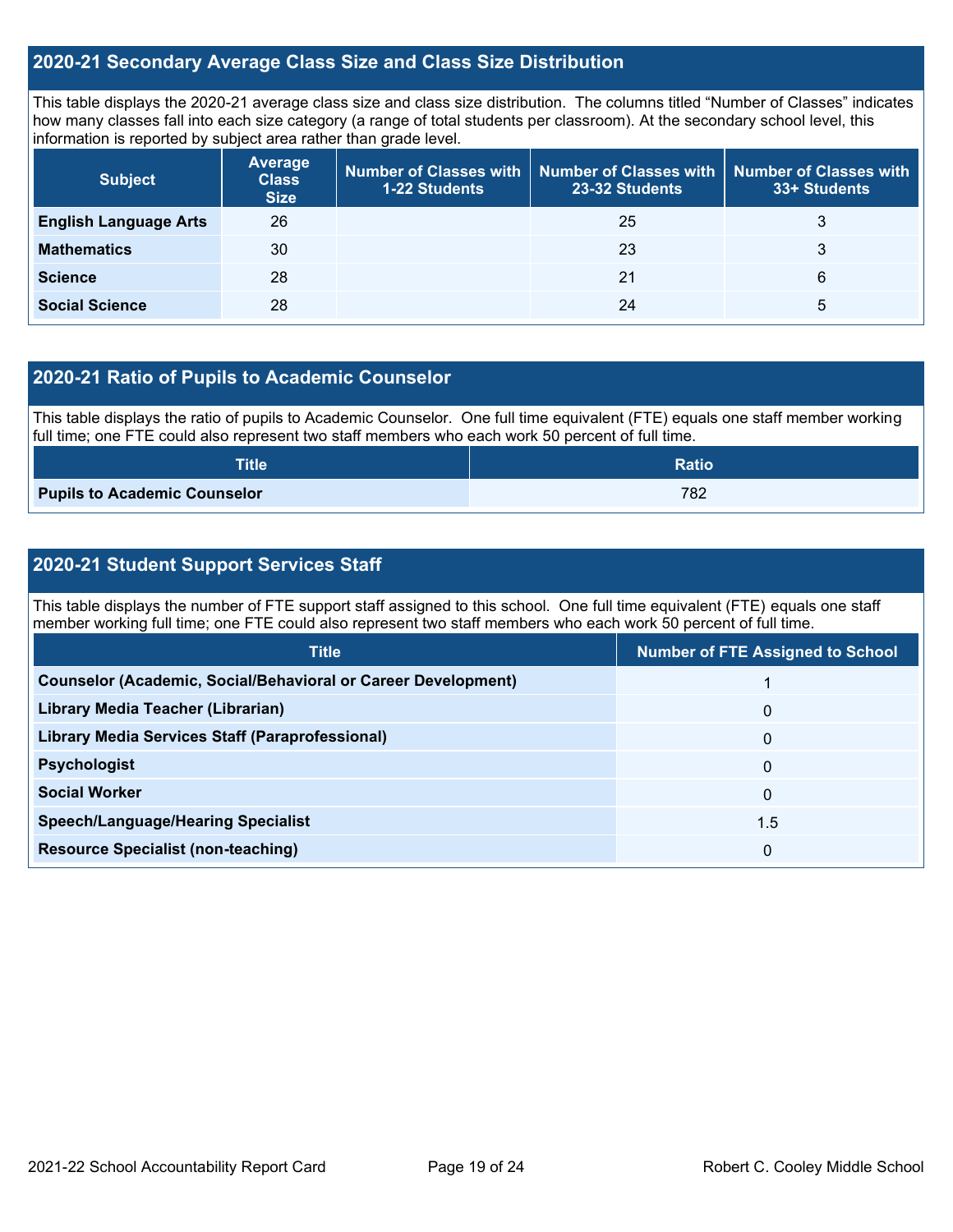### **2019-20 Expenditures Per Pupil and School Site Teacher Salaries**

This table displays the 2019-20 expenditures per pupil and average teach salary for this school. Cells with N/A values do not require data.

| <b>Level</b>                                         | <b>Total</b><br><b>Expenditures</b><br><b>Per Pupil</b> | <b>Expenditures</b><br><b>Per Pupil</b><br>(Restricted) | <b>Expenditures</b><br><b>Per Pupil</b><br>(Unrestricted) | <b>Average</b><br><b>Teacher</b><br><b>Salary</b> |
|------------------------------------------------------|---------------------------------------------------------|---------------------------------------------------------|-----------------------------------------------------------|---------------------------------------------------|
| <b>School Site</b>                                   | \$10,885                                                | \$3,356                                                 | \$7,530                                                   | \$93,054                                          |
| <b>District</b>                                      | N/A                                                     | N/A                                                     | \$7,557                                                   | \$87,187                                          |
| <b>Percent Difference - School Site and District</b> | N/A                                                     | N/A                                                     | $-0.4$                                                    | 6.5                                               |
| <b>State</b>                                         |                                                         |                                                         | \$8,444                                                   | \$85,863                                          |
| <b>Percent Difference - School Site and State</b>    | N/A                                                     | N/A                                                     | $-11.4$                                                   | 8.0                                               |

### **2020-21 Types of Services Funded**

The annual funding plan concentrates on providing students with materials, tools, and experiences to enrich their education. Goals and progress are reviewed annually by a staff, to focus on our student needs when planning the budget. Currently, this has been focused on providing technology access and education, reading/writing support in all core content areas, professional development, supplemental curriculum materials and enrichment opportunities that align with the Common Core State **Standards** 

Cooley Middle School utilizes our school site general budget, LCFF funding, and funds raised by our Parent Teacher Club to ensure that students are supported in all areas of core academic courses and in electives and co-curricular activities. Our LCFF funding is based on and funds three goals around reading achievement, mathematics achievement, and creating safe and positive learning environments. We use our site budget to support ongoing and relevant professional development for our professional learning teams (PLCs), for intervention work, and to support the classroom needs of students and teachers. Support staff are supported with general site fund to support their work with students and campus as well. Our Parent Teacher Club is committed to supplementing student and school needs including the areas of technology and requests from students, staff, and families such as supporting the Cooley School Musical, athletics, music, student recognition and incentives, supporting extra learning supports for our special day class, and WEB ("Where Everybody Belongs").

### **2019-20 Teacher and Administrative Salaries**

This table displays the 2019-20 Teacher and Administrative salaries. For detailed information on salaries, see the CDE Certification Salaries & Benefits web page at [http://www.cde.ca.gov/ds/fd/cs/.](http://www.cde.ca.gov/ds/fd/cs/)

| Category                                             | <b>District</b><br><b>Amount</b> | <b>State Average</b><br>for Districts<br>in Same Category |
|------------------------------------------------------|----------------------------------|-----------------------------------------------------------|
| <b>Beginning Teacher Salary</b>                      | \$45,217                         | \$52,060                                                  |
| <b>Mid-Range Teacher Salary</b>                      | \$88,246                         | \$84,043                                                  |
| <b>Highest Teacher Salary</b>                        | \$102,743                        | \$107,043                                                 |
| <b>Average Principal Salary (Elementary)</b>         | \$127,087                        | \$133,582                                                 |
| <b>Average Principal Salary (Middle)</b>             | \$137,638                        | \$138,803                                                 |
| <b>Average Principal Salary (High)</b>               | \$0                              | \$133,845                                                 |
| <b>Superintendent Salary</b>                         | \$225,264                        | \$240,628                                                 |
| <b>Percent of Budget for Teacher Salaries</b>        | 41%                              | 35%                                                       |
| <b>Percent of Budget for Administrative Salaries</b> | $6\%$                            | 5%                                                        |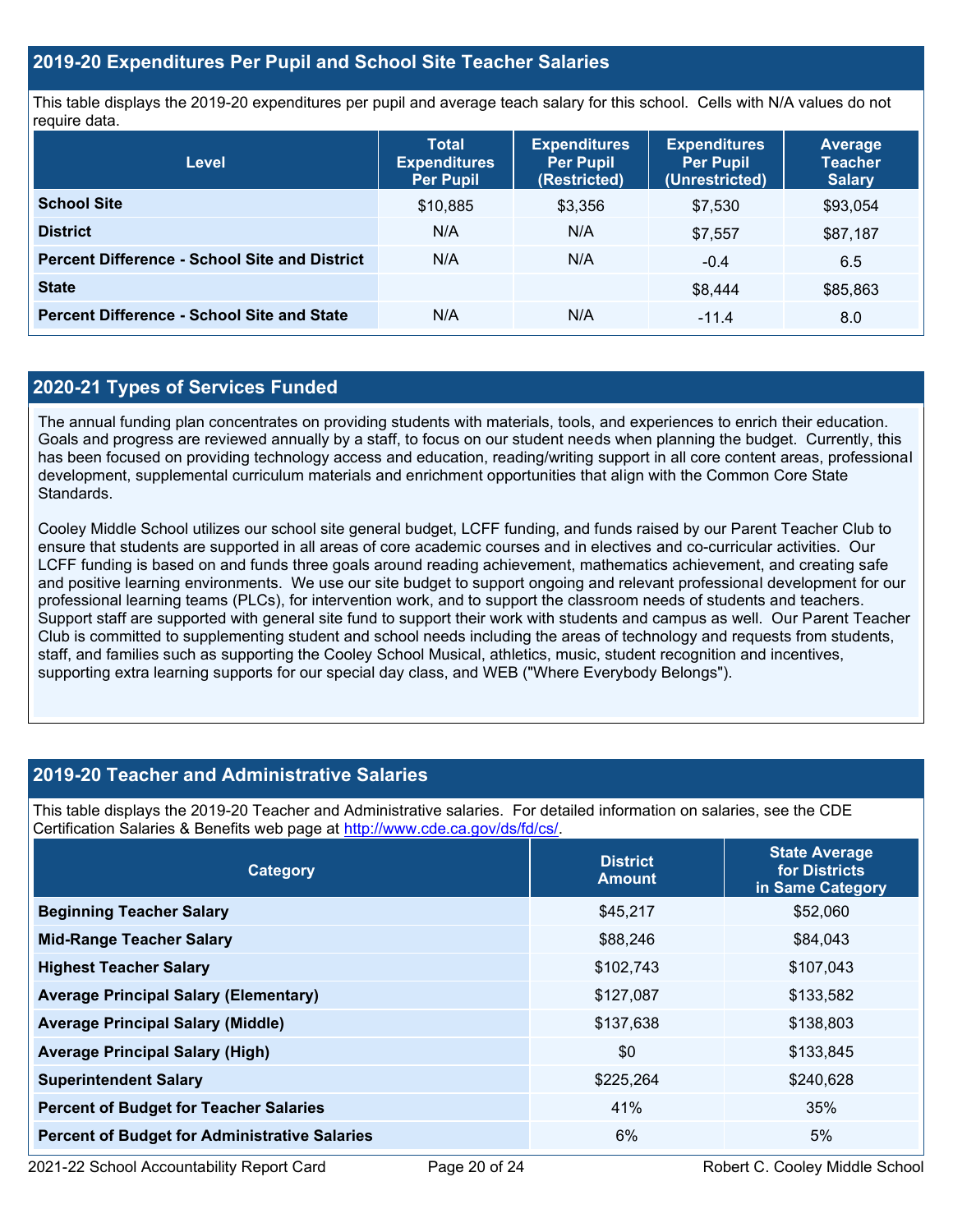### **Professional Development**

In alignment with the Roseville City School District board goals, the Professional Development Advisory Committee (PDAC) plan was developed to create a comprehensive three-year professional development plan for the District. Training is provided to administrators and teachers that align with this plan during four professional development days. In addition, the school sites are provided three additional professional development days to focus on school site goals.

### Other areas of professional development at Cooley include:

Cooley Middle School teachers have received ongoing training through the district, county, and area workshops in areas of common core, first instruction, technology, content area specific training, Next Generation Science Standards training, English Learner Development workshops, special education training, and intervention training for student behavior, mental health support, and social-emotional support. In addition, our staff participates in ongoing PBIS (Positive Behavior Interventions and Supports) training. Our Intervention Team receives ongoing training and conducts staff assessments as part of PBIS.

Professional Development is a cornerstone for instruction and learning in the Roseville City School District and at Cooley Middle School. The district has designated Professional Development Days to support the board goals that focus on instruction and on academic learning. Professional Development at the site focused on speaking and listening skills that were aligned to board goals and our School Plan for Student Achievement. Professional Development also focused on English Learner support. Additionally, site-led Professional Development focused on the four goals in our SPSA (Reading achievement, Mathematics achievement, Content Area achievement, and Climate and Culture - Student Engagement). Professional Development at Cooley Middle School is also an integral part of our Professional Learning Communities (PLCs). Teachers in like content areas meet each Monday after school during district-provided PLC time. Teachers disaggregate data, investigate best instructional practices, and review assessments and assessment data for general ed students, special education students, English Learners, gifted learners, and more. Teachers meet every other Tuesday in "Houses" comprised of different content area teachers who teach the same "House" of students. During House meetings, teachers focus on specific student academic achievement as well as behavior and social emotional needs of students. Teachers receive training on how to work within the "House" to refer students to the Intervention Team for next tier supports.

Cooley Middle School has created a within-the-day intervention and enrichment period called "Excel," or "E period" to support student learning. Students are intentionally placed in either reading intervention or mathematics intervention based on site assessments. Students who do not need intervention have a menu-sign up for enrichment classes that include debate, CSI, engineering, marketing, crocheting, indoor soccer, music entertainment industry, school musical, creative writing, and much more based on student interest.

Cooley Middle School employs a MTSS (Multi-Tiered System of Supports) to support students in academics and in behavior with our Instruction and Intervention Model. Our intervention program is based on the work of Mike Mattos (Simplified Pyramid Response to Intervention) and much of our professional development is based on supporting our PLCs through Rick and Rebecca DuFour (Professional Learning Communities Revisited). All of our professional development supports our School Plan for Student Achievement and is focused on intentional support for our teachers' instruction with their input and teacherled, district-led, and outside expert-led professional development based on the needs of our students.

This table displays the number of school days dedicated to staff development and continuous improvement.

| <b>Subject</b>                                                                  | 2019-20   2020-21   2021-22 |  |
|---------------------------------------------------------------------------------|-----------------------------|--|
| Number of school days dedicated to Staff Development and Continuous Improvement |                             |  |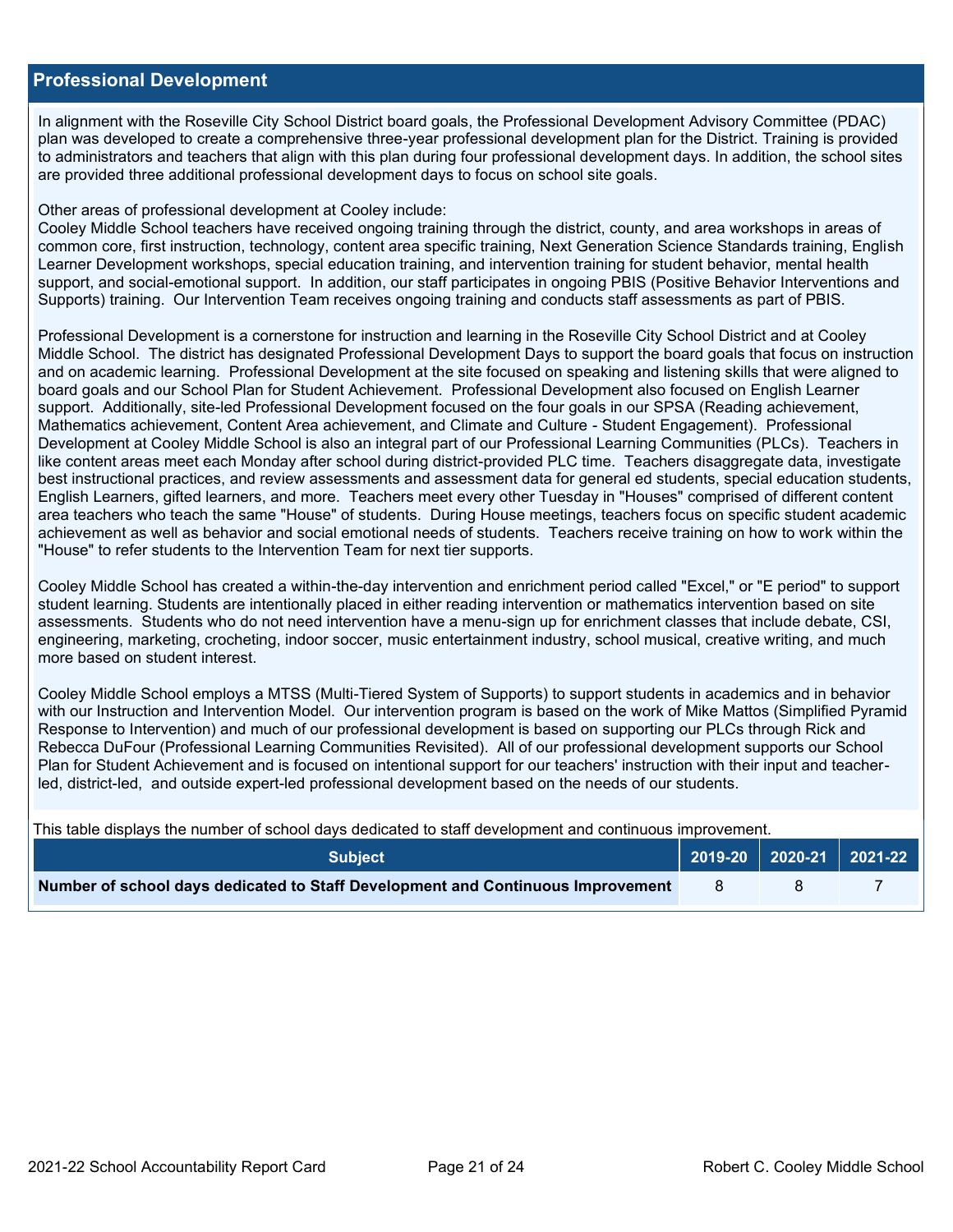# **Roseville City School District 2020-21 Local Accountability Report Card (LARC) Addendum**

# **Local Accountability Report Card (LARC) Addendum**

**2020-21 Local Accountability Report Card (LARC) Addendum Overview**



On July 14, 2021, the California State Board of Education (SBE) determined that the California Department of Education (CDE) will use the SARC as the mechanism to conduct a one-time data collection of the LEA-level aggregate test results of all school's local assessments administered during the 2020–2021 school year in order to meet the federal Every Students Succeeds Act (ESSA) reporting requirement for the Local Educational Agency Accountability Report Cards (LARCs).

Each local educational agency (LEA) is responsible for preparing and posting their annual LARC in accordance with the federal ESSA. As a courtesy, the CDE prepares and posts the LARCs on behalf of all LEAs.

Only for the 2020–2021 school year and the 2020–2021 LARCs, LEAs are required to report their aggregate local assessments test results at the LEA-level to the CDE by populating the tables below via the SARC. These data will be used to meet the LEAs' federal requirement for their LARCs. Note that it is the responsibility of the school and LEA to ensure that all student privacy and suppression rules are in place when reporting data in Tables 3 and 4 in the Addendum, as applicable.

The tables below are not part of the SBE approved 2020–2021 SARC template but rather are the mechanism by which these required data will be collected from LEAs.

For purposes of the LARC and the following tables, an LEA is defined as a school district, a county office of education, or a direct funded charter school.

| <b>2021-22 District Contact Information</b> |                                |  |  |
|---------------------------------------------|--------------------------------|--|--|
| <b>District Name</b>                        | Roseville City School District |  |  |
| <b>Phone Number</b>                         | $(916)$ 771-1600               |  |  |
| Superintendent                              | Derk Garcia                    |  |  |
| <b>Email Address</b>                        |                                |  |  |
| <b>District Website Address</b>             | www.rcsdk8.org                 |  |  |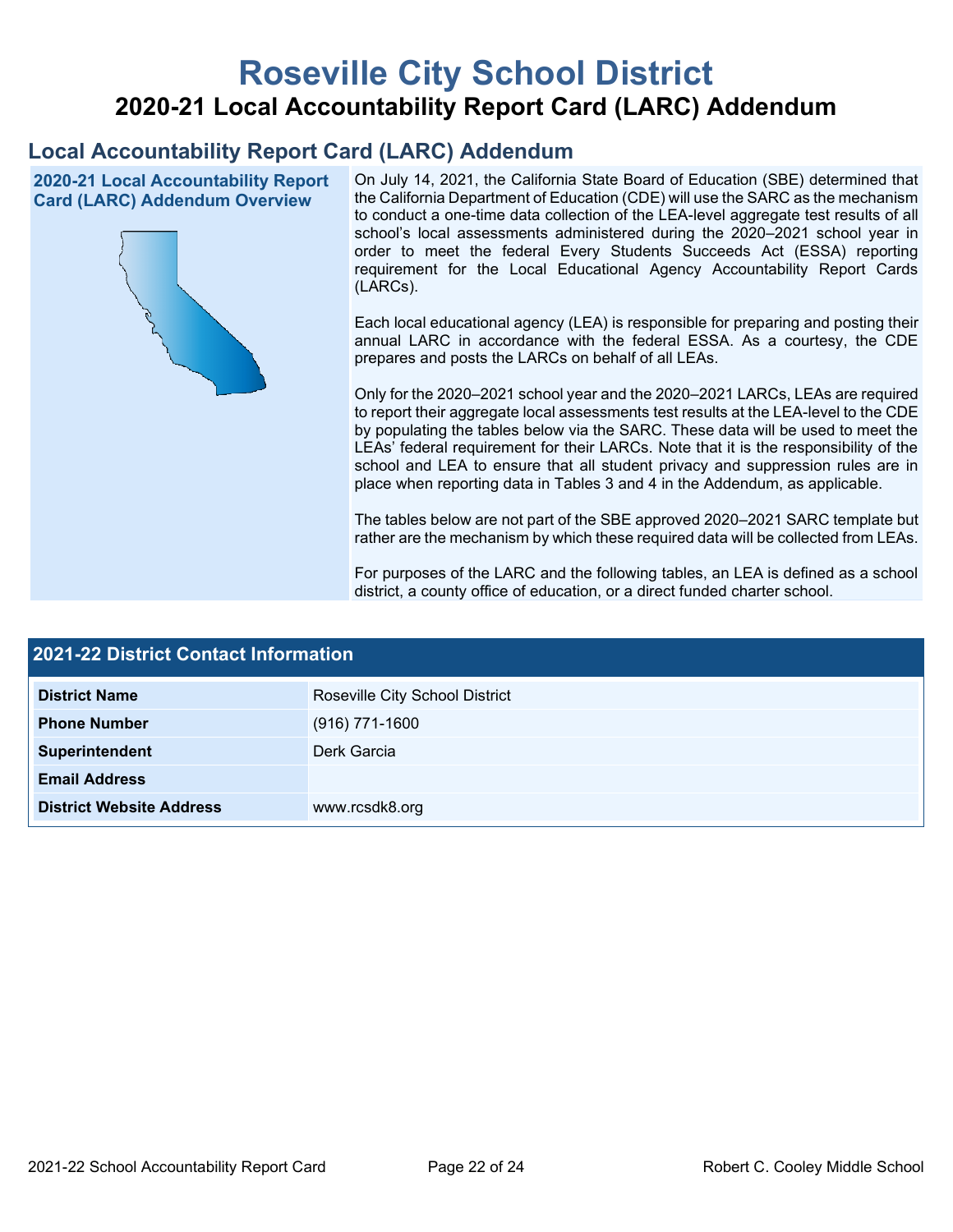### **2020-21 CAASPP Test Results in ELA by Student Group**

This table displays CAASPP test results in ELA by student group for students grades three through eight and grade eleven taking and completing a state-administered assessment. The CDE will populate this table for schools in cases where the school administered the CAASPP assessment. In cases where the school administered a local assessment instead of CAASPP, the CDE will populate this table with "NT" values, meaning this school did not test students using the CAASPP. See the local assessment(s) table for more information.

| <b>CAASPP</b><br><b>Student Groups</b>               | <b>CAASPP</b><br><b>Total</b><br><b>Enrollment</b> | <b>CAASPP</b><br><b>Number</b><br><b>Tested</b> | <b>CAASPP</b><br><b>Percent</b><br><b>Tested</b> | <b>CAASPP</b><br><b>Percent</b><br><b>Not Tested</b> | <b>CAASPP</b><br><b>Percent</b><br>Met or<br><b>Exceeded</b> |
|------------------------------------------------------|----------------------------------------------------|-------------------------------------------------|--------------------------------------------------|------------------------------------------------------|--------------------------------------------------------------|
| <b>All Students</b>                                  | 7310                                               | 76                                              | 1.04                                             | 98.96                                                | 6.58                                                         |
| <b>Female</b>                                        | 3538                                               | 20                                              | 0.57                                             | 99.43                                                | 10.00                                                        |
| <b>Male</b>                                          | 3772                                               | 56                                              | 1.48                                             | 98.52                                                | 5.36                                                         |
| American Indian or Alaska Native                     | 33                                                 | $\pmb{0}$                                       | --                                               | 100.00                                               | --                                                           |
| <b>Asian</b>                                         | 621                                                | 9                                               | 1.45                                             | 98.55                                                | --                                                           |
| <b>Black or African American</b>                     | 196                                                | $\overline{2}$                                  | 1.02                                             | 98.98                                                | --                                                           |
| <b>Filipino</b>                                      | 413                                                | 16                                              | 3.87                                             | 96.13                                                | 0.00                                                         |
| <b>Hispanic or Latino</b>                            | 1759                                               | 14                                              | 0.80                                             | 99.20                                                | 14.29                                                        |
| Native Hawaiian or Pacific Islander                  | 36                                                 | $\mathbf{1}$                                    | 2.78                                             | 97.22                                                | --                                                           |
| <b>Two or More Races</b>                             | 628                                                | 8                                               | 1.27                                             | 98.73                                                | --                                                           |
| <b>White</b>                                         | 3624                                               | 26                                              | 0.72                                             | 99.28                                                | 11.54                                                        |
| <b>English Learners</b>                              | 542                                                | 8                                               | 1.48                                             | 98.52                                                |                                                              |
| <b>Foster Youth</b>                                  | 30                                                 | 3                                               | 10.00                                            | 90.00                                                | --                                                           |
| <b>Homeless</b>                                      | 180                                                | $\overline{2}$                                  | 1.11                                             | 98.89                                                | --                                                           |
| <b>Military</b>                                      | 80                                                 | 1                                               | 1.25                                             | 98.75                                                | --                                                           |
| <b>Socioeconomically Disadvantaged</b>               | 2042                                               | 20                                              | 0.98                                             | 99.02                                                | 15.00                                                        |
| <b>Students Receiving Migrant Education Services</b> |                                                    | $\overline{\phantom{m}}$                        |                                                  |                                                      |                                                              |
| <b>Students with Disabilities</b>                    | 957                                                | 76                                              | 7.94                                             | 92.06                                                | 6.58                                                         |